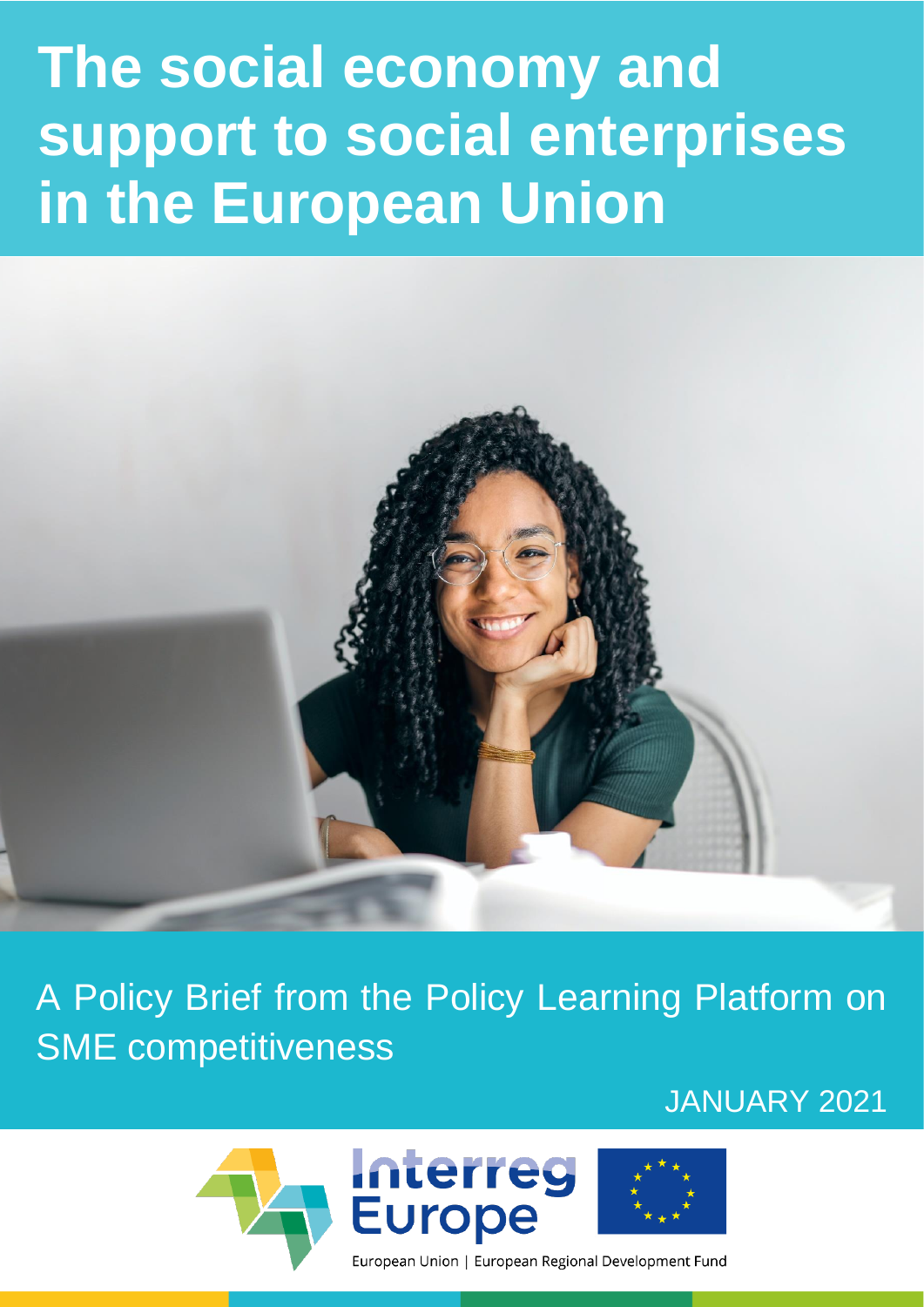

#### <span id="page-1-0"></span>**Contents**

#### <span id="page-1-1"></span>**Summary**

The social economy is a crucial part of the EU socioeconomic landscape. The social economy accounts for 8% of the EU GDP, and there are 2.8 million social economy enterprises and organisations that provide 13.6 million jobs altogether. On a political level, work is currently underway towards a European Action Plan for Social Economy. In the context of the COVID-19 crisis, social economy actors have assisted the recovery by strengthening social services to complement government action. In the long term, social enterprises can reshape the postcrisis economy by promoting inclusive and sustainable economic models.

However, social economy and social economy actors still face some critical challenges that hold back their full potential. Actions aimed at boosting the sector are fragmented. There is a lack of dedicated funding and support services, e.g., training and incubators, dedicated to social enterprises. There is some confusion on the terminology and legal status of social enterprises in some regions. Accordingly, in order to foster the growth of the EU social economy, policy action is needed both on the union and region level. This is the context where the Interreg Europe projects come into play. They exchange good practices on tackling issues related to social enterprises' legal categorisation, lack of access to funding, and fragmentation of activities.

This policy brief contributes to the ongoing discussion by presenting policy achievements and good practices from Interreg Europe partner regions as examples of furthering the social economy agenda on the EU level.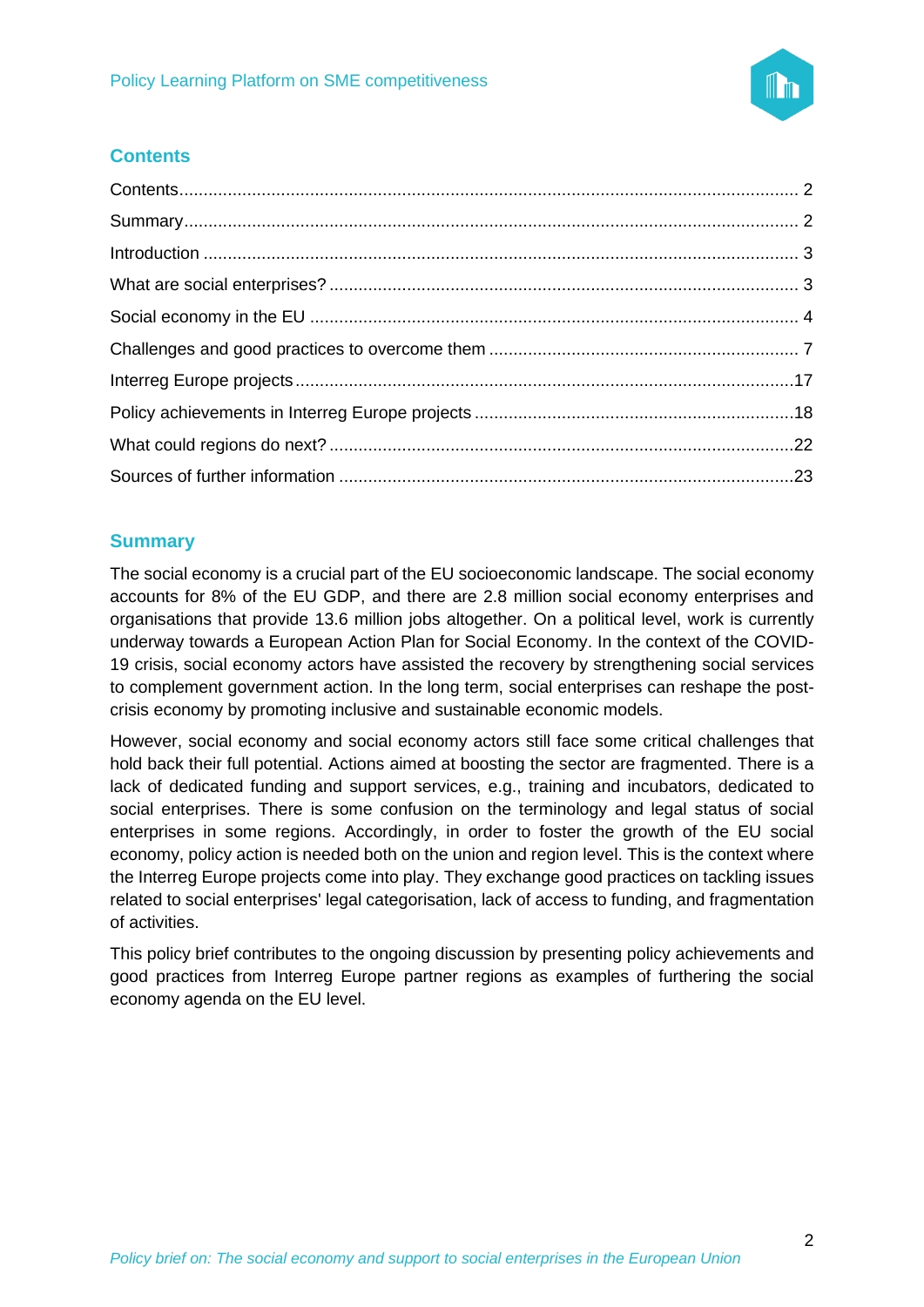

#### <span id="page-2-0"></span>**Introduction**

This policy brief aims to spotlight **Interreg Europe projects** that work to improve their local **social economy**. This is not the first time that the Policy Learning Platform addresses social enterprises. Indeed, the platform held a webinar in March 2020 titled ["Business support](https://www.interregeurope.eu/policylearning/news/8023/webinar-on-social-enterprises/)  [schemes for Social Enterprises,](https://www.interregeurope.eu/policylearning/news/8023/webinar-on-social-enterprises/)" where some of the projects and good practices were highlighted. The topic was also touched upon in the ["Reuse and repair"](https://www.interregeurope.eu/policylearning/news/10065/reuse-and-repair-session-euregionsweek-key-takeways/) participatory lab during EURegionsWeek in October 2020 where a breakout session was held on the common ground between reuse and social integration.

This Policy Brief builds upon the knowledge generated in these events and provides an even more **detailed look into the most recent EU developments regarding the social economy**, the challenges that social enterprises face, and the role of COVID-19. This policy brief also provides more insight into the **policy achievements** within the projects and shares an additional set of **good practices** identified by the projects. All of this is inspired by the fact that approaches already employed elsewhere in Europe may be useful to others.

We believe that this policy brief gets you thinking about how some of the social economy challenges in your region could be solved or how you could contribute to the social economy as a resident in that region.

#### <span id="page-2-1"></span>**What are social enterprises?**

**Social enterprises (SEs)** come in various shapes and forms. There is no single legal form for social enterprises. The social economy can refer to a wide diversity of enterprises and organisations: cooperatives, mutuals, associations, foundations, charities, social enterprises, benefit corporations, voluntary organisations, etc. SEs can be micro-enterprises as well as large companies employing hundreds of people. SEs are not limited to a specific sector; they can be found in education, healthcare, social services, agri-food, banking, reuse and recycling, retail, housing, green industry, and so on.

The most important characteristic of social enterprises is that they **combine societal goals**  with an entrepreneurial spirit. Unlike regular enterprises, social enterprises aim to achieve social impact rather than generate profit for owners and shareholders. Profits can still be earned and thus distinguishing it from non-profit organisations, but the **social impact is more important than profits**. Social enterprises are about inclusiveness, social cohesion, and addressing social and environmental needs. They often tackle pressing issues such as ecological problems, unemployment, (re)integration into society, gender inequality, problems related to aging societies, and so on, that are common among various regions in Europe. Therefore, SEs can benefit local development and **alleviate socioeconomic imbalances while helping local communities**.

The main characteristics of social enterprises are<sup>1</sup>:

- Social impact is more important than economic impact.
- Most of the profits are reinvested into the social goals of the enterprise.
- SEs address social and environmental topics, i.e., they aim to improve communities or people's lives or the environment.

<sup>1</sup> Based on various literature, including EC Directorate-General for Employment, Social Affairs and Inclusion (2015) "A map of social enterprises and their ecosystems in Europe"; EC Directorate-General for Internal Market and Services (2015) "The Social Business Initiative of the European Commission"; Social Economy Europe (2019) "The Future of EU policies for the Social Economy: Towards a European Action Plan"; OECD (2020) "Social economy and the COVID-19 crisis: current and future roles".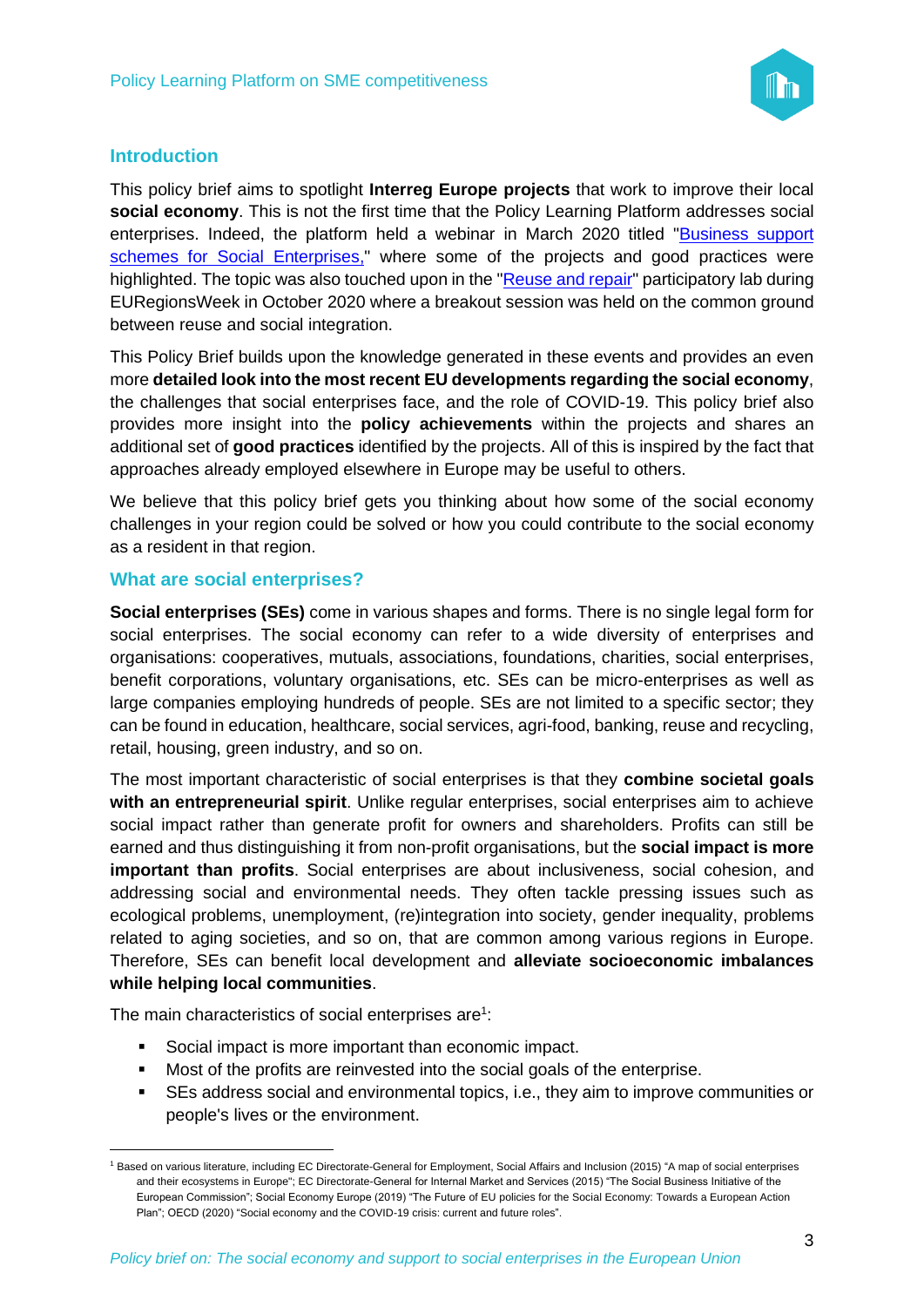

- SEs often have inclusive or democratic governance structures.
- **EXEL** SEs are often local community based and tackle a social issue in a specific area.

A more concrete way to conceptualise social enterprises is through **three dimensions:** a convergence of social, entrepreneurial, and governance dimensions. Such an operational definition has been used by the EC social entrepreneurship communication:





*Taken from ["A map of social enterprises and their ecosystems in Europe"](http://apfse.eu/wp-content/uploads/2019/04/5.Synthesis-report-FINAL.pdf) (2015) by the EC Directorate-General for Employment, Social Affairs and Inclusion.*

#### <span id="page-3-0"></span>**Social economy in the EU**

The social economy is a **crucial part** of the EU socioeconomic landscape. According to the European Economic and Social Committee' study ["Recent evolutions of the Social Economy](https://www.eesc.europa.eu/en/our-work/publications-other-work/publications/recent-evolutions-social-economy-study)  [in the EU](https://www.eesc.europa.eu/en/our-work/publications-other-work/publications/recent-evolutions-social-economy-study) "(2016) the social economy and entrepreneurship account for 8% of the EU GDP – there are 2.8 million social economy enterprises and organisations that provide 13.6 million jobs. The European Commission has recognised the potential of social enterprises for innovation and their positive impact on the economy and society at large. The EC "aims to create a favourable financial, administrative and legal environment for these enterprises so that they can operate on an equal footing with other types of enterprises in the same sector."

The following timeline illustrates how the social economy **has become increasingly important** on the European level: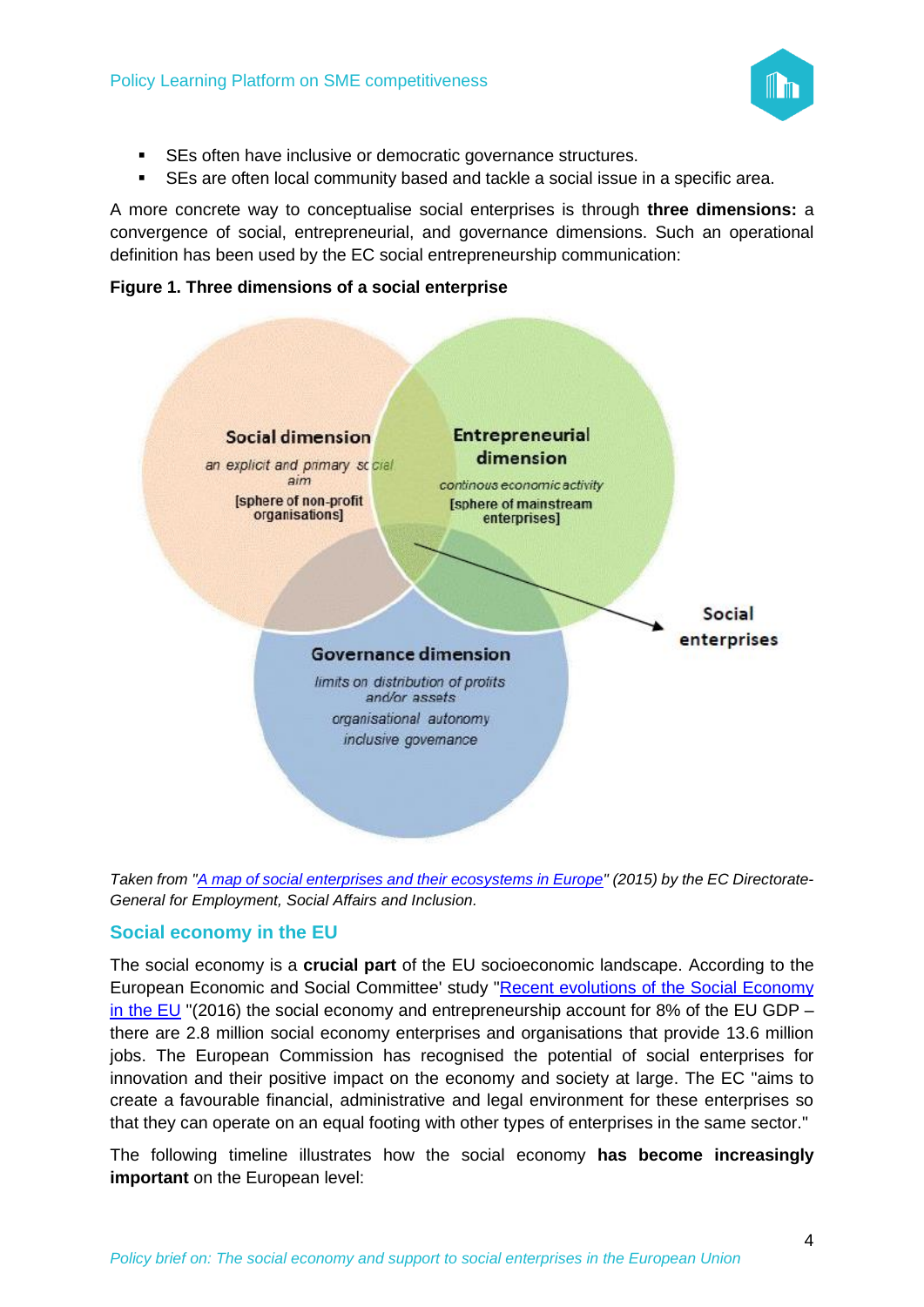

| 1990              | Social Economy Intergroup was created in the European Parliament. It consists of members<br>of different parliamentary groups. It is a platform for exchange between members of the                                                                                                                                                                                                                                                                                                                                                                                   |
|-------------------|-----------------------------------------------------------------------------------------------------------------------------------------------------------------------------------------------------------------------------------------------------------------------------------------------------------------------------------------------------------------------------------------------------------------------------------------------------------------------------------------------------------------------------------------------------------------------|
|                   | European Parliament and members of the civil society. It holds regular meetings open to<br>social economy enterprises, focusing on themes relating mostly to the EU institutions'<br>agenda.                                                                                                                                                                                                                                                                                                                                                                          |
| 2000              | Social Economy Europe <sup>2</sup> (SEE) was created in November 2000. SEE's purpose is the<br>establishment of a permanent dialogue between the social economy and the European<br>Institutions. It represents the interests of the social economy in the EU so that the central                                                                                                                                                                                                                                                                                     |
|                   | EU policies promote and consider the SE model. SEE membership includes various types<br>of social economy entities. <sup>3</sup> At national level, SEE represents France, Italy, Portugal, Spain,<br>and Belgium's national social economy organisations. Social Economy Europe is the<br>Secretariat of the Intergroup.                                                                                                                                                                                                                                             |
| 2011              | The European Commission launched the Social Business Initiative (SBI) in 2011 in<br>recognition of the growing social economy and entrepreneurship. SBI aims to create an<br>ecosystem that is conducive to the startup, development and growth of social enterprises.                                                                                                                                                                                                                                                                                                |
|                   | The Social Business Initiative has identified three strands of action to make a real difference<br>and improve the situation on the ground for social enterprises: (1) Improve access to finance,<br>(2) Give more visibility to social enterprises and (3) Optimise the legal environment.                                                                                                                                                                                                                                                                           |
| 2014              | The EU Programme for Employment and Social Innovation (EaSI) is set up for the years<br>2014-2020 (see more below).                                                                                                                                                                                                                                                                                                                                                                                                                                                   |
| 2016              | The first Interreg Europe project on social entrepreneurship, <b>SOCIAL SEEDS</b> , began in mid-<br>2016 (see more below). The "Startup and scale-up initiative" of the EC also dedicated a<br>section on the development of social enterprises.                                                                                                                                                                                                                                                                                                                     |
| $\overline{2017}$ | In May 2017, the governments of Bulgaria, Cyprus, Greece, Italy, Luxembourg, Malta,<br>Portugal, Romania, Slovenia, Spain, and Sweden adopted the Madrid Declaration "The<br>Social Economy, a business model for the future of the European Union," calling on the                                                                                                                                                                                                                                                                                                   |
|                   | European Commission to include in its working plan a European Action plan and to<br>"strengthen the role of social economy and its economic and social values taking into<br>account the principles included in the European Pillar of Social Rights and the positive<br>contribution of social economy enterprises in tackling current social and labour market<br>challenges faced by the EU." This declaration built upon the Rome Strategy, Luxembourg<br>Declaration, Bratislava Declaration, and Ljubljana Declaration that had been made between<br>2014-2017. |
| 2019              | A policy paper titled "The future of EU policies for Social Economy: towards an Action Plan"<br>was drafted by the Social Economy Intergroup. The Action Plan would further boost social<br>economy visibility in Europe and remove barriers for social enterprises.                                                                                                                                                                                                                                                                                                  |
| 2020              | In 2020, work is underway for a European Action Plan for Social Economy. The Action Plan<br>is one of the tasks of the European Commissioner for Jobs and Social Rights Nicolas Schmit.<br>The Action Plan is expected to be finalised in 2021.                                                                                                                                                                                                                                                                                                                       |
|                   |                                                                                                                                                                                                                                                                                                                                                                                                                                                                                                                                                                       |

<sup>&</sup>lt;sup>2</sup> Originally founded under the name of CEP-CMAF -the European Standing Conference of Cooperatives, Mutuals, Associations and Foundations. The name was changed in 2008.

<sup>&</sup>lt;sup>3</sup> European organisations of mutual and cooperative insurers, non-profit healthcare players, health mutuals and health insurance funds; industrial and service cooperatives; foundations, associations of general interest, work integration social enterprises, paritarian institutions of social protection, ethical banks and financiers, and the European Cities and Regions for the social economy.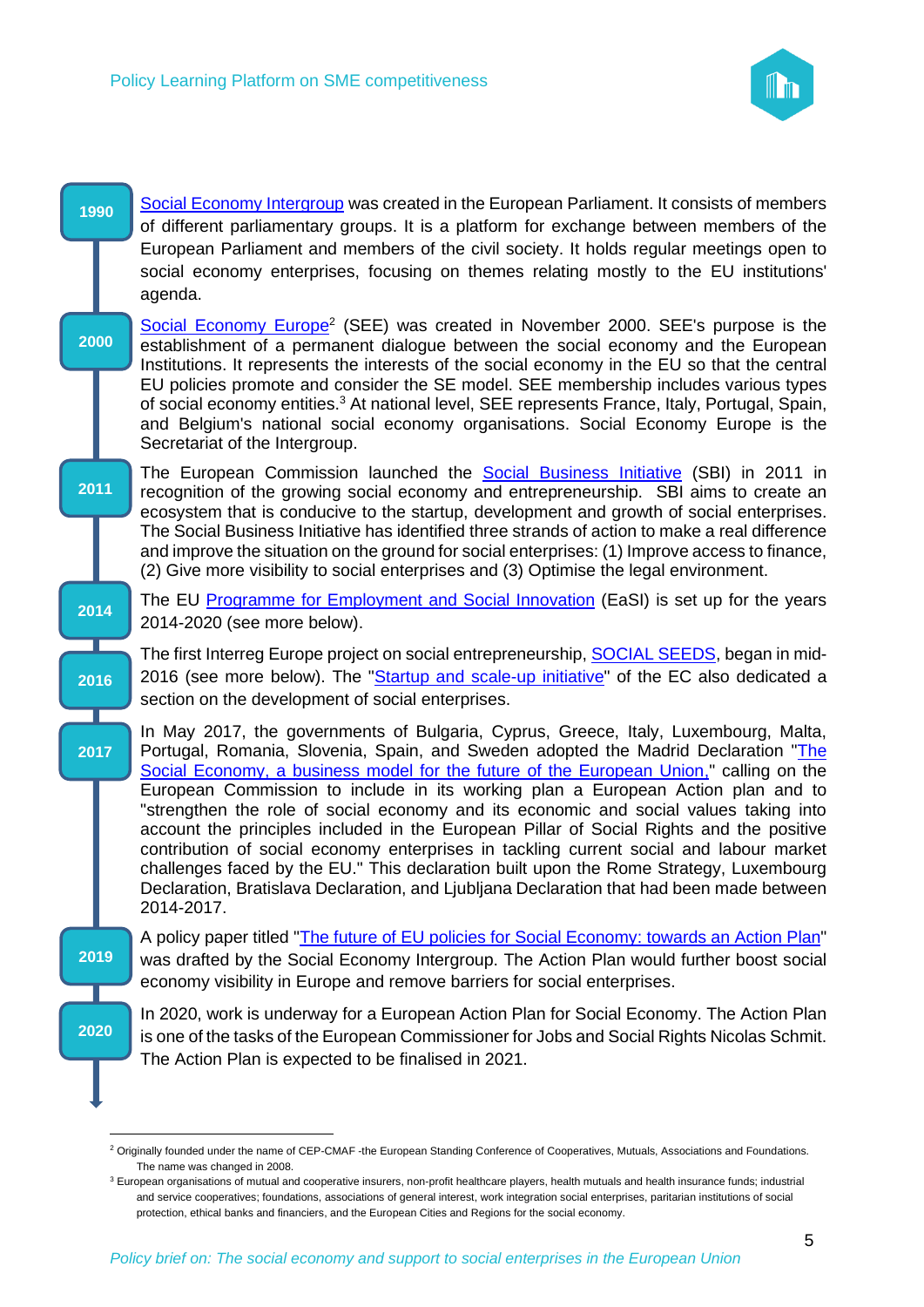

These developments are the acknowledgment of the importance of the topic and **foreshadow further advancement** of the social economy in Europe in the coming years.

EU financial support for the social economy

#### **European Social Fund**

[The European Social Fund](https://ec.europa.eu/social/main.jsp?catId=325&langId=en) (ESF) is the EU's main tool for promoting employment and social inclusion – helping people get a job (or a better job), integrating disadvantaged people into society and ensuring fairer life opportunities for all. In the period 2014-2020 the ESF provided around 80 billion euros of support funding to train people and help them get work, to promote social inclusion, to improve education and training and to improve the quality of public services. On a regional level, ESF funds are often used to also promote social entrepreneurship and related activities.

#### **EaSI**

[The Programme for Employment and Social Innovation](https://ec.europa.eu/social/main.jsp?catId=1081) (EaSI) is a financing instrument at the EU level to promote a high level of quality and sustainable employment, guaranteeing adequate and decent social protection, combating social exclusion and poverty and improving working conditions. One of the main objectives of EaSI includes **increasing the availability and accessibility of microfinance** for vulnerable groups and micro-enterprises and to **increase access to finance** for social enterprises. EaSI is managed directly by the European Commission. It is built on three main axes out of which the "Microfinance and Social Entrepreneurship" axis is most relevant in the context of this policy brief<sup>4</sup>. The overall budget for EaSI for the period 2014-2020 was over 900 million euros.

Through the **EaSI Guarantee** 96 million euros have been made available for interested microcredit providers and social enterprises. The Guarantee measure enables microcredit providers and social enterprise investors to reach out to entrepreneurs they would not have been able to finance otherwise for risk considerations. The Commission has selected the European Investment Fund as its entrusted entity to implement the EaSI Guarantee. Applications for the EaSI Guarantee can be submitted through the European Investment Fund website.

16 million euros are available through the **EaSI Capacity Building Investments Window**. It aims at building up the institutional capacity of selected financial intermediaries that have not yet reached sustainability or need risk capital to sustain their growth and development. It covers equity and, in exceptional cases, loans. The Commission has selected the European Investment Fund as its entrusted entity to implement the EaSI Capacity Building Investments Window.

#### **Open calls for funding**

EaSI often has calls for proposals. For example, in 2020 funds were made available for the development of finance markets for social enterprises across Europe as well as for establishing competence centres for social innovation. Open calls can be found [here.](https://ec.europa.eu/social/main.jsp?catId=629&langId=en)



<sup>4</sup> The other two are the PROGRESS axis and EURES axis.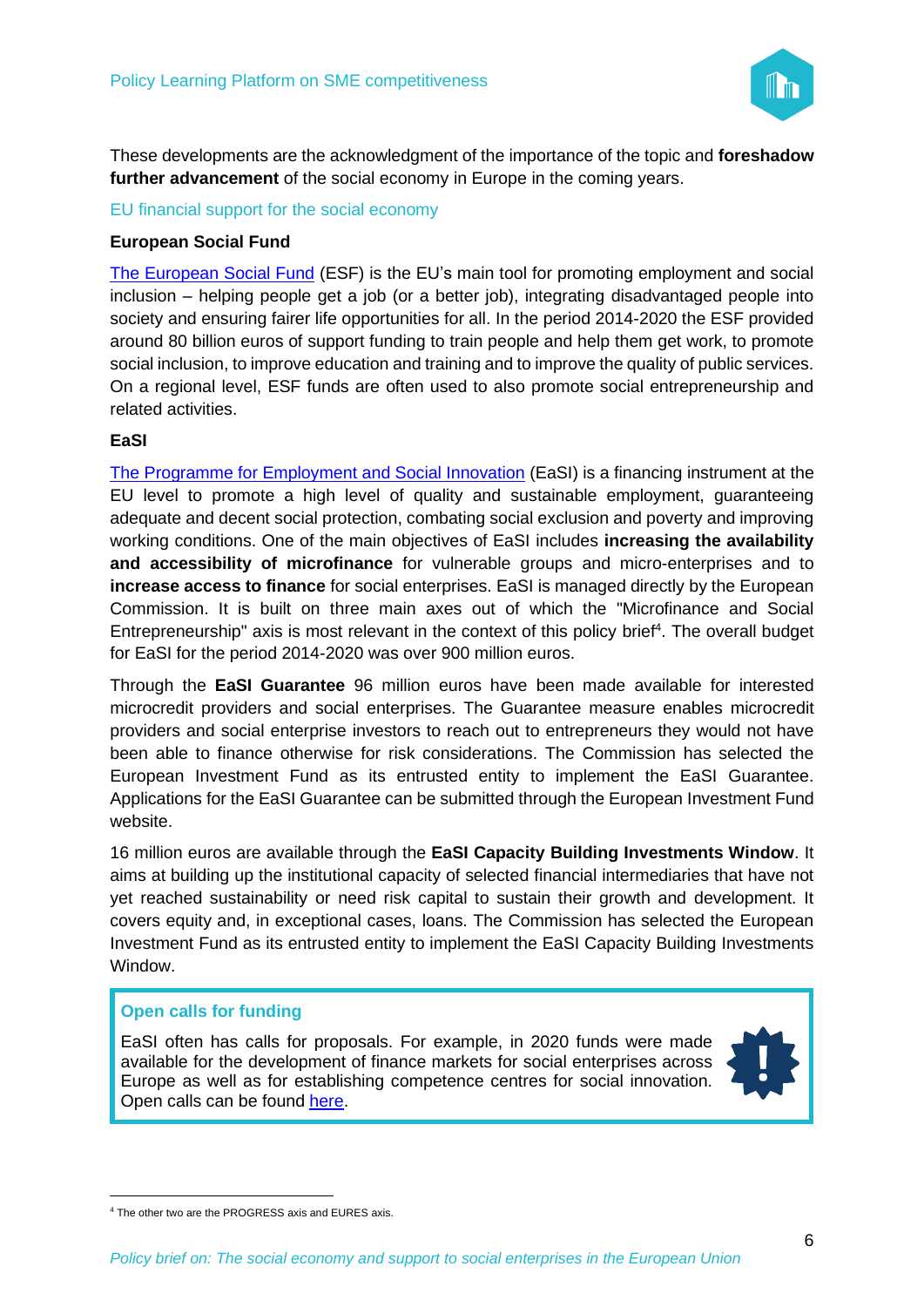

#### <span id="page-6-0"></span>**Challenges and good practices to overcome them**

According to one of the most comprehensive social economy studies done on the EU level, the 2015 EC [social enterprises ecosystems](http://apfse.eu/wp-content/uploads/2019/04/5.Synthesis-report-FINAL.pdf) mapping study, **business support** for SEs is often limited and fragmented across EU member states. In some regions, access to finance or accessing markets is difficult. According to the report, social investment markets are currently under-developed in most European countries. Further, social economy ecosystems are in their infancy - there is a limited number of social enterprise incubators, mentoring schemes, specialist infrastructure and investment readiness services across the EU.

The **main barriers** identified by the mapping study are:

- Poor understanding of the concept of social enterprise
- Lack of specialist business development services
- Lack of supportive legislative frameworks
- Access to markets
- Access to finance
- Absence of common mechanisms for measuring and demonstrating impact

The report also refers to **internal factors** such as lack of viable business models, high reliance on the public sector as a source of income and lack of entrepreneurial spirit or managerial competences needed for scaling-up.

These challenges have been addressed by Interreg Europe projects. The projects have identified **good practices** that alleviate the challenges related to under-developed ecosystems, access to finance and lack of dedicated development support. The barriers related to conceptualising social enterprises, legislative frameworks, impact measurement and managerial capacity have been addressed by important **policy achievements** within the projects´ regions. The rest of this chapter takes a closer look at the good practices whereas the policy achievements are covered in length at the end of the policy brief.

#### Networking as an important component of ecosystem development

As the importance of social economy grows in Europe and beyond, multiple **international networks** to promote the sector's growth have been set up. Perhaps the most well known in EU is [REVES,](http://www.revesnetwork.eu/wp/) the European Network of Cities & Regions for the Social Economy. But there are also other beneficial networks such as the already mentioned [Social Economy Europe](https://www.socialeconomy.eu.org/) and the [Euclid Network.](http://euclidnetwork.eu/) On the global level, there is the [Global Social Entrepreneurship Network](http://www.gsen.global/) and [Ashoka'](https://www.ashoka.org/en/about-ashoka)s "changemaker" network. The [OECD Local Development Forum,](https://www.oecd.org/local-forum/) that brings together public and private sector representatives from 35 countries to forge practical solutions to today's economic and social challenges, also touches upon the social economy.

However, as mentioned, social enterprises ecosystems on a **local level** are still in early development. However, bringing together relevant stakeholders and providing comprehensive support is an important prerequisite for overcoming barriers. It is essential to create the conditions for stakeholders to meet and exchange on ideas. In other words, local networks play an important part in developing the social economy sector. Networks can provide peer guidance and advice, increase the visibility of the sector as well as advocate for changes on the legislative and administrative level.

An example of such grass-root initiative has been set up in Castilla y León to tackle negative demographic trends, loss of productive potential, and lack of employment opportunities. When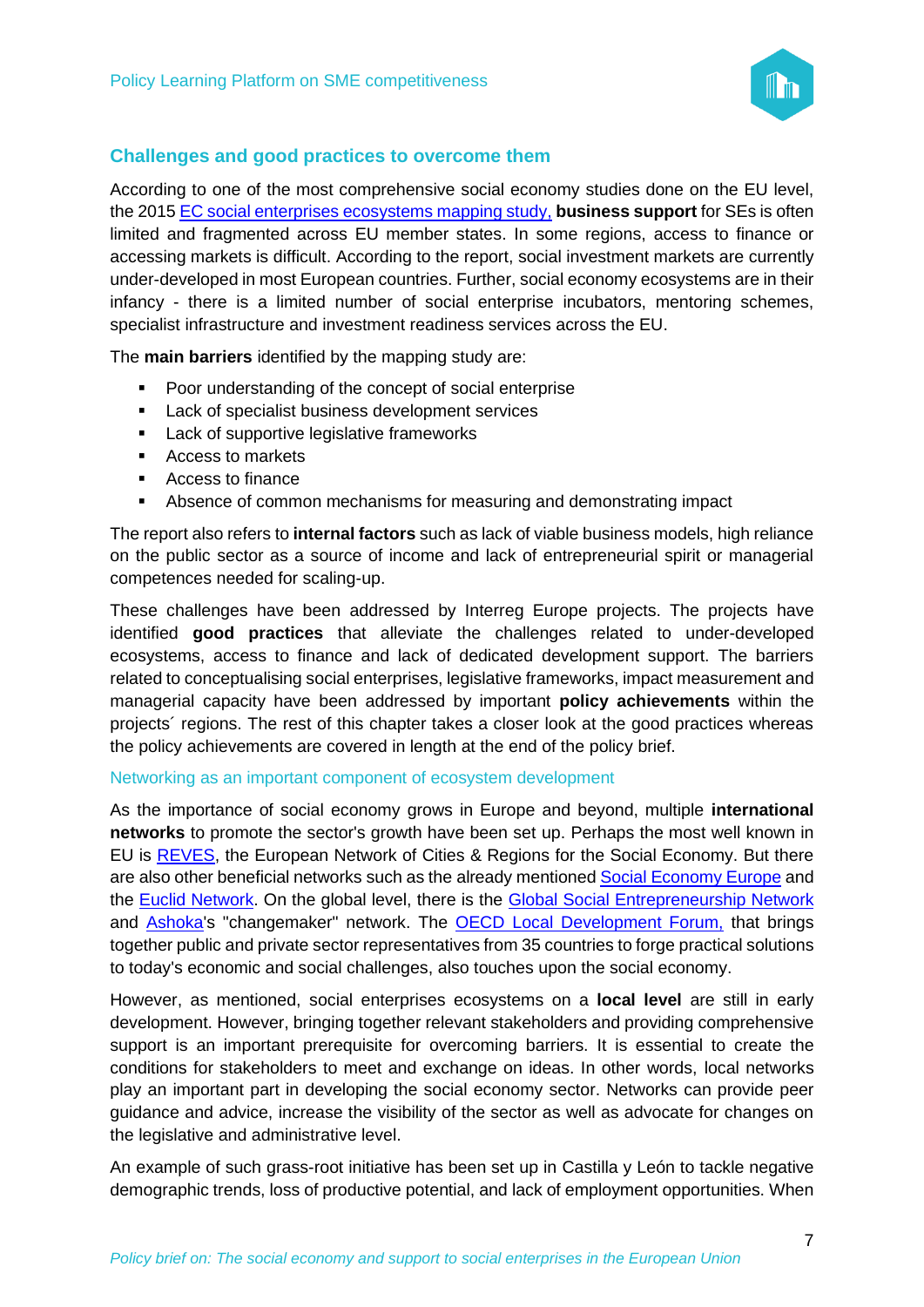

the region does not have legal recognition of social enterprises nor specific support instruments, the community itself needs to find ways to foster the sustainable development of the region. As the example illustrates, networking practices are a **viable option** for supporting the growth of SEs in regions where dedicated financial instruments are lacking.

| <b>SOCENT SPAS</b><br><b>Interreg Europe</b> | <b>Cooperactivas</b>                                                                                                                                                                                                                                                                                                                                                                                                                                                                                                  |
|----------------------------------------------|-----------------------------------------------------------------------------------------------------------------------------------------------------------------------------------------------------------------------------------------------------------------------------------------------------------------------------------------------------------------------------------------------------------------------------------------------------------------------------------------------------------------------|
| Description                                  | The objective of Cooperactivas is to create a network of mutual aid<br>that serves as a support for existing social entities and as a starting<br>point for new ones. It is a contact point where people can reach out<br>to others for mutual benefit.                                                                                                                                                                                                                                                               |
|                                              | Involved actors cover a spectrum of public authorities, a union of<br>cooperatives, NGOs, SMEs, and even freelancers. It is a community-<br>building approach that relies on the voluntarism and initiative of<br>various actors willing to share their knowledge, contacts, information<br>on relevant events, services, etc. Being a member of the network<br>provides SMEs the benefits of receiving guidance, information about<br>funding opportunities, and easier access to relevant training and<br>seminars. |
| Region                                       | Castilla y León, Spain                                                                                                                                                                                                                                                                                                                                                                                                                                                                                                |
| More information                             | Find out more about the practice here.<br>Listen to Cooperactivas member Mauricio O'Brien's presentation on<br>how this community based support approach works in practice.                                                                                                                                                                                                                                                                                                                                           |

Similar to the Cooperactivas network example above, a top-down framework to foster the creation of such community networks can be found in Catalonia:

| RaiS<br><b>Interreg Europe</b> | "Ateneus Cooperatius" Network                                                                                                                                                                                                                                                                                                                                                                                                                                                                                                                               |
|--------------------------------|-------------------------------------------------------------------------------------------------------------------------------------------------------------------------------------------------------------------------------------------------------------------------------------------------------------------------------------------------------------------------------------------------------------------------------------------------------------------------------------------------------------------------------------------------------------|
| Description                    | "Ateneus Cooperatius" functions as "network of networks", that<br>brings together over a hundred stakeholders of the social and<br>cooperative economy through 14 different centres all over Catalonia.<br>Interested stakeholders have formed a network in a territorial<br>demarcation, with the technical and economic assistance of the<br>Directorate-General for the Social Economy of the Government of<br>Catalonia. This practice allows the Catalan local territories to play<br>the leading role in boosting the social and cooperative economy. |
|                                | The aim of "Ateneus Cooperatius" is to become reference spaces<br>and meeting points, where social entrepreneurs from the same<br>physical area can learn, work together and innovate, and access all<br>the available information about the social and cooperative economy<br>in Catalonia.                                                                                                                                                                                                                                                                |
| Region                         | Catalonia, Spain                                                                                                                                                                                                                                                                                                                                                                                                                                                                                                                                            |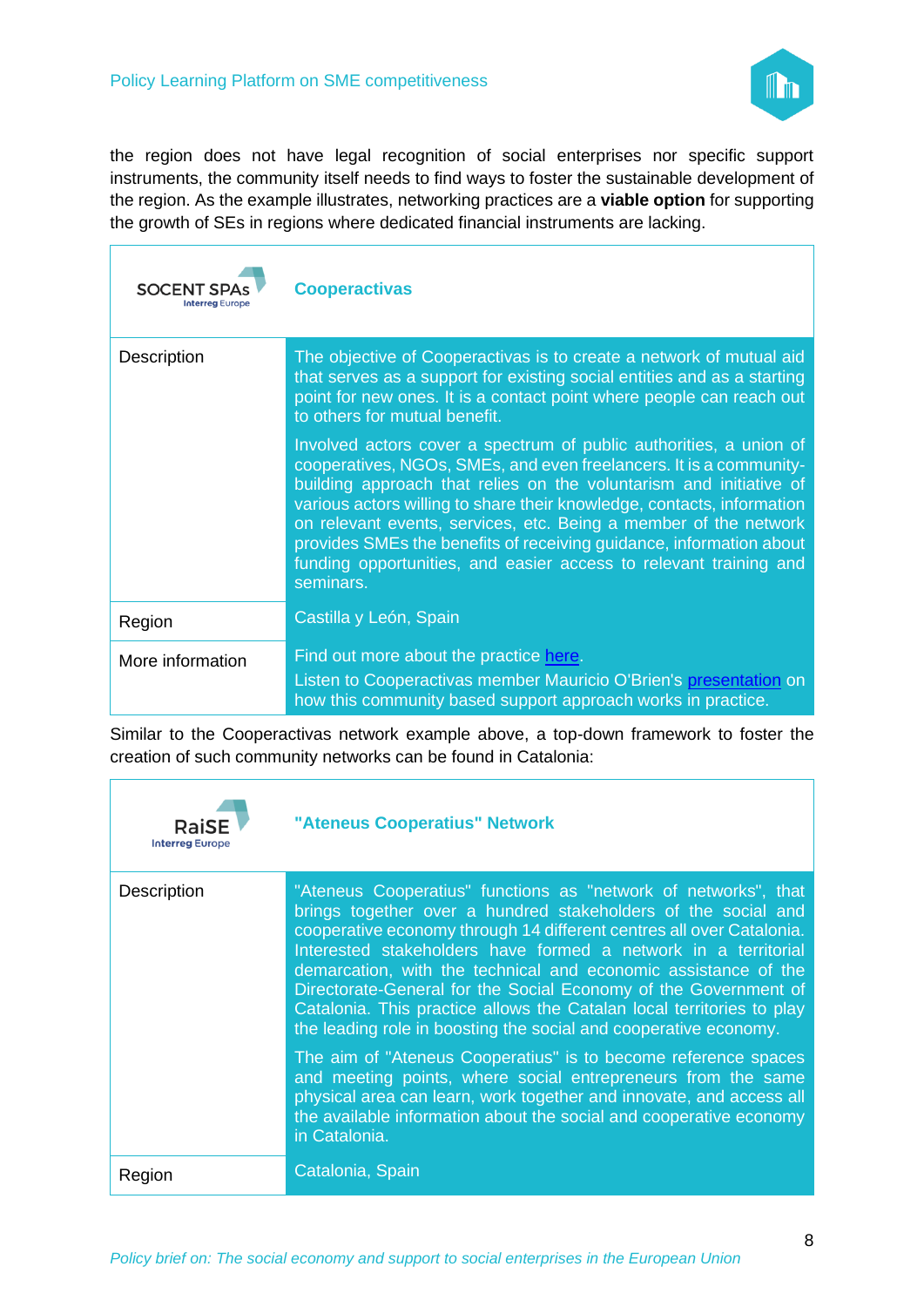

More information Find out more about the practice [here.](https://www.interregeurope.eu/policylearning/good-practices/item/2049/ateneus-cooperatius-network/)

Another top-down comes from Örebro County, Sweden. The local country government is the coordinating body of a stakeholder network. A key to such an approach's success is to keep the threshold for participation low and be as **inclusive** as possible.

| Rai<br><b>Interreg Europe</b> | <b>The Partnership for Social Innovation</b>                                                                                                                                                                                                                                                                                                                                                                                                                                                                                                                                                                                                                                                                                                                                                                                                                                                                         |
|-------------------------------|----------------------------------------------------------------------------------------------------------------------------------------------------------------------------------------------------------------------------------------------------------------------------------------------------------------------------------------------------------------------------------------------------------------------------------------------------------------------------------------------------------------------------------------------------------------------------------------------------------------------------------------------------------------------------------------------------------------------------------------------------------------------------------------------------------------------------------------------------------------------------------------------------------------------|
| Description                   | The Partnership for Social Innovation a growing platform for<br>discussion and collaboration on topics relevant to the social<br>economy. The Partnership consists of 40 organisations from the<br>public sector and the social economy and is an integral part of the<br>discussions on social economy and social enterprises in the county.<br>It serves as an important platform from which many activities start.<br>The Partnership also consults the regional government during the<br>production of strategic documents and policies related to the social<br>economy, which ensures a wider acceptance of new policies among<br>the target groups.<br>A workgroup consisting of representatives from five partner<br>organisations meets for three hours every third Wednesday to<br>handle ongoing issues and plan upcoming actions. Four times per<br>year the entire Partnership assembles for workshops. |
| Region                        | Ostra Mellansverige, Sweden                                                                                                                                                                                                                                                                                                                                                                                                                                                                                                                                                                                                                                                                                                                                                                                                                                                                                          |
| More information              | Find out more about the practice here.                                                                                                                                                                                                                                                                                                                                                                                                                                                                                                                                                                                                                                                                                                                                                                                                                                                                               |

Furthermore, networks as soft support measures usually **do not require a lot of funding**, but rather the willingness of relevant stakeholders to come together. As was highlighted by the good practices above, networking initiatives work well in regions where the social and cooperative economy already accounts for a relatively large share of the economy (Catalonia) as well as in regions just starting their social economy development (Castilla y León and Örebro). Whatever the development stage of the local ecosystem, positive synergies can be formed when various social enterprises, policymakers, educational institutions, and other parties come together.

#### Access to funding

Access to finance is one of the most **pressing challenges** for community organisations and social enterprises. SEs need financing from both market and non-market sources. Often SEs are not deemed bankable by regular funding sources. Or they might not qualify for certain support measures due to their legal status. However, such funding is important not only to increase the competitiveness of social enterprises, but also to give them the initial push to become viable.

There are various ways for providing financial support. For example, it can be provided as a **loan** that helps the social enterprise grow and become viable through their own traded income. One such good practice with a long history and impressive scale comes from Ireland: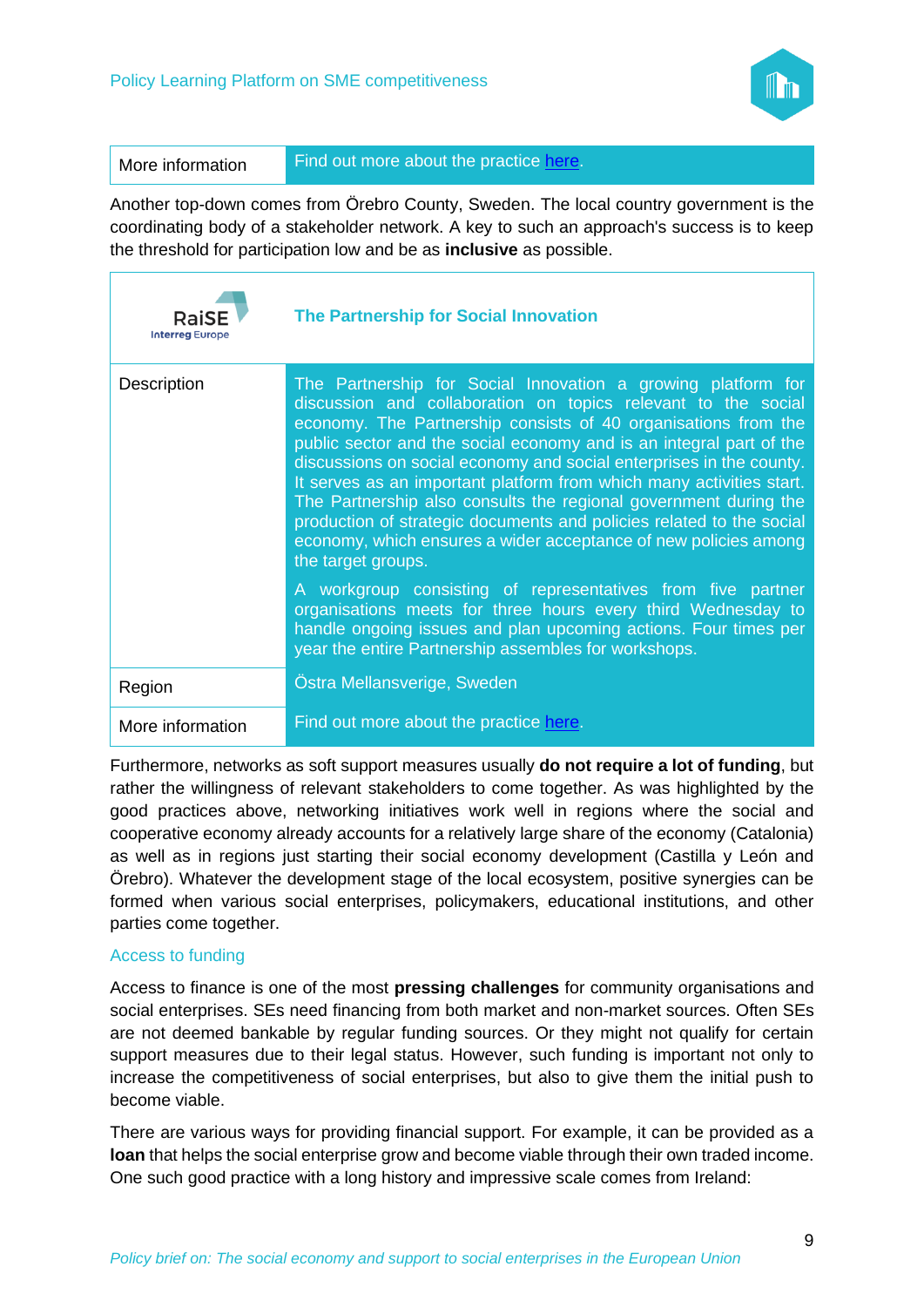

| <b>Interreg Europe</b> | <b>Clann Credo CLG</b>                                                                                                                                                                                                                                                               |
|------------------------|--------------------------------------------------------------------------------------------------------------------------------------------------------------------------------------------------------------------------------------------------------------------------------------|
| Description            | Clann Credo is Ireland's leading provider of loans to community<br>organisations providing a social return. The fund is meant for<br>creating facilities or services addressing a social need. The funded<br>projects must demonstrate a capacity to meet the repayments on<br>loan. |
|                        | Over 900 community and voluntary organisations in Ireland have<br>received finance from Clann Credo since 1996. The organisation is<br>working with an impressive budget of 100 million euros.                                                                                       |
|                        | Clann Credo is also involved in informing political institutions about<br>the importance and growth potential of the sector, including sector<br>financing                                                                                                                           |
| Region                 | Midland and Western, Ireland                                                                                                                                                                                                                                                         |
| More information       | Find out more about the good practice here.                                                                                                                                                                                                                                          |

Besides loan schemes, support can also be provided in the form of **direct financing** for hiring employees:

| <b>RaiSE</b><br><b>Interreg Europe</b> | <b>Community Services Programme</b>                                                                                                                                                                                                                                       |
|----------------------------------------|---------------------------------------------------------------------------------------------------------------------------------------------------------------------------------------------------------------------------------------------------------------------------|
| Description                            | The Community Services Programme provides funding to<br>community businesses to address local social needs and is<br>managed by Pobal for the Irish Government.                                                                                                           |
|                                        | The purpose of the Programme is to support voluntary and<br>community organisations to provide essential services<br>and<br>businesses to their communities with services designed to:                                                                                    |
|                                        | Alleviate disadvantage<br>$\bullet$<br>Promote sustainable social and economic development<br>$\bullet$ .<br>Provide employment for those most distant from the labour<br>$\bullet$<br>market.<br>Strengthen local ownership through participation in decision-<br>making |
|                                        | The Programme provides a fixed annual co-funding contribution<br>towards the costs of employing a manager and/or a specified<br>number of full-time equivalent positions. Each year the Programme<br>supports around 400 services with 46 million euros.                  |
| Region                                 | Southern and Eastern, Ireland                                                                                                                                                                                                                                             |
| More information                       | Find out more about the practice here.                                                                                                                                                                                                                                    |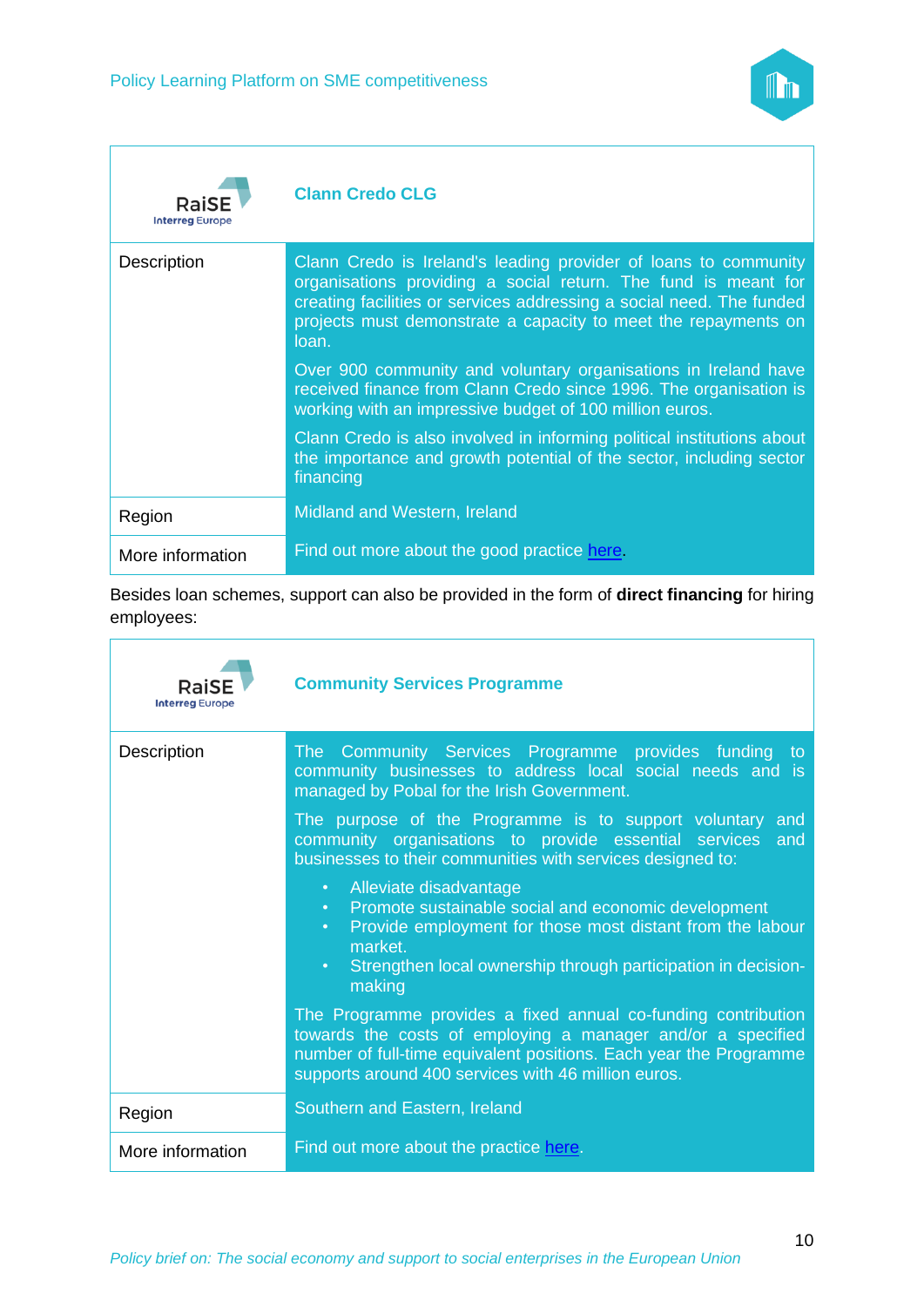

The public sector can also support SEs establishment by **matching the initial assets** raised by communities. This can encourage the culture of donation and participation in community welfare, ultimately leading to regional growth. One specific measure to establish Community Foundations is used in Lazio (Italy), a good practice identified in the [Road-CSR project.](https://www.interregeurope.eu/road-csr/)

| Road-CSF<br><b>Interreg Europe</b> | <b>Community Foundations for local development: Fondazione</b><br><b>Per il Sud</b>                                                                                                                                                                                                                                                                                   |
|------------------------------------|-----------------------------------------------------------------------------------------------------------------------------------------------------------------------------------------------------------------------------------------------------------------------------------------------------------------------------------------------------------------------|
| Description                        | Community Foundations are independent registered non-profit<br>institutions serving the geographically defined territory, typically a<br>city or a small territory. They are instruments of civil society designed<br>to pool donations into a coordinated investment and grant-making<br>facility dedicated primarily to the social improvement of a given<br>place. |
|                                    | During the first five years from the launch of a Community<br>Foundation, the Fondazione Con il Sud provides financial support<br>doubling the initial assets (with a minimum of 300,000 euros and a<br>maximum of 500,000 euros) raised by the concerned communities.                                                                                                |
| Region                             | Lazio, Italy                                                                                                                                                                                                                                                                                                                                                          |
| More information                   | Find out more about the practice here.                                                                                                                                                                                                                                                                                                                                |

Another relatively straightforward option is to set up **partnerships** between social enterprises and the public sector in a way that the first can help the latter provide services in a region. This way the public sector can also help social enterprises maintain a steady revenue stream by procuring services. For example, in Örebro a social enterprise employing vulnerable groups provides car washing services to the public sectors car park.

Motivated people working in social enterprises or foundations can at times be more effective and closer to the target group in delivering social services. Such task division can be especially advantageous in smaller areas with limited resources. However, as was also highlighted the EC mapping study, there is a fine line between necessary and excessive support. SEs might also become overly dependant on the public sector and thus not be sustainable in their activities in the long term. Therefore, measures are needed to encourage sustainable economic models as well as **private funding**.

While the financial schemes described above are primarily funded by governmental sources, it is also important to encourage private investors to make investments for **social impact**. A socially responsible investment seeks to maximise welfare while earning a return on one's investment that is consistent with the investor's goals. On the international level, social impact investments are encouraged by The European Venture Philanthropy Association [\(EVPA\)](https://evpa.eu.com/). EVPA is a community of organisations sharing the same vision and a common goal of creating a positive societal impact through venture philanthropy.

However, socially cautious investments can also be encouraged on the national or local level. One such example comes from Cyprus where a **unique tool** for investment decisions has been set up: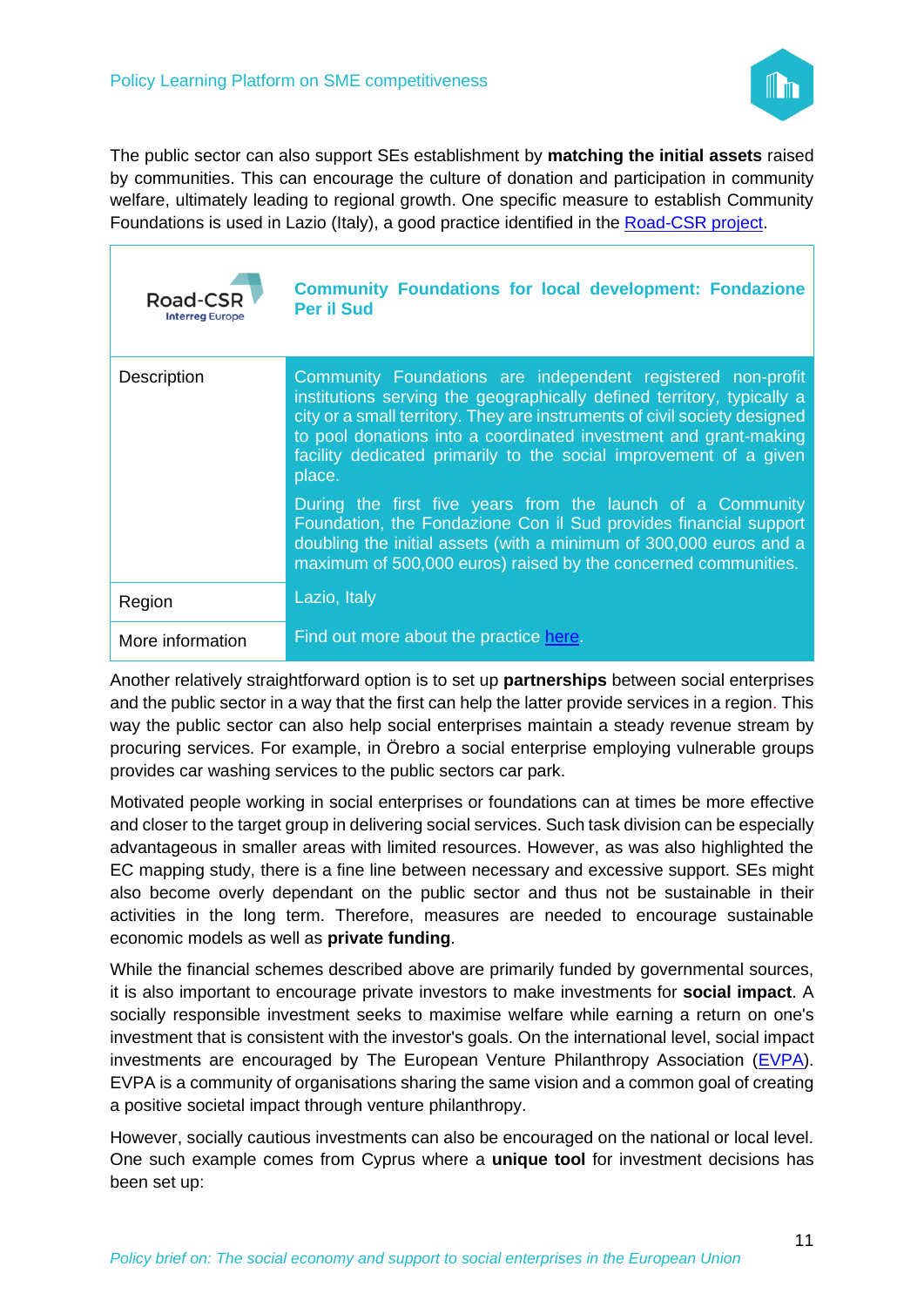

| Road-C<br><b>Interreg Europe</b> | <b>Social Responsible Investment Tool (SRI)</b>                                                                                                                                                                                                                                                                                                                                                                                                                 |
|----------------------------------|-----------------------------------------------------------------------------------------------------------------------------------------------------------------------------------------------------------------------------------------------------------------------------------------------------------------------------------------------------------------------------------------------------------------------------------------------------------------|
| Description                      | SRI is an investment tool that considers environmental, social, and<br>corporate governance criteria. The tool's purpose is to enable asset<br>owners or investment managers to undertake a basic assessment of<br>the company's environmental, social and governance practices, and<br>thereby consider these extra-financial factors as part of investment<br>decisions to generate long-term competitive financial returns and<br>positive societal impacts. |
|                                  | The SRI Tool analyses management and performance of companies<br>across six different domains: (1) Governance and Transparency, (2)<br>Environment, (3) Sector Sustainability, (4) Human, Health and<br>Safety Management, (5) Supply Chain Management and (6)<br>Community Engagement. The tool is interview-based.                                                                                                                                            |
| Region                           | <b>Cyprus</b>                                                                                                                                                                                                                                                                                                                                                                                                                                                   |
| More information                 | Find out more about the practice here.                                                                                                                                                                                                                                                                                                                                                                                                                          |

#### Business development services

While networking and financing are both important elements of developing the social economy in a region, a step further would be to set up **dedicated SE development services**, such as mentoring and training programmes, consulting on investments and management as well as full blown incubation and acceleration schemes. In other words, considering the SEs entrepreneurial dimension, SE support needs are often similar to those of mainstream businesses. However, considering elements that arise from the social and governance dimensions, this support should still be tailored to the specificities of SEs.

Therefore, in more advanced ecosystems a dedicated support agency that only focuses on social entrepreneurship could be set up. This agency could function as an incubator or acceleration program by providing advice, networks, seed funding, peer support, etc. to encourage and support social enterprises' growth. Such is the case in Scotland, for example:

| <b>RaiSE</b><br><b>Interreg Europe</b> | <b>Firstport - Scotland's agency for start-up social entrepreneurs</b><br>and enterprises                                                                                                                                                                                                                                                                                                                                                                                                        |
|----------------------------------------|--------------------------------------------------------------------------------------------------------------------------------------------------------------------------------------------------------------------------------------------------------------------------------------------------------------------------------------------------------------------------------------------------------------------------------------------------------------------------------------------------|
| <b>Description</b>                     | Firsport is Scotland's development agency for startup social<br>entrepreneurs and enterprises. It provides a national programme<br>and bespoke business advice and support.                                                                                                                                                                                                                                                                                                                      |
|                                        | Firstport has been supporting SEs in Scotland for over 10 years.<br>Firstport has a pipeline full of services (so-called "Firstport journey"),<br>starting from reaching out to people/communities in rural areas to<br>encourage them to develop their ideas and set up SEs and ending<br>with an SE focused Accelerator programme "LaunchMe." Firstport<br>also has five different funding schemes for social entrepreneurs in<br>various development stages, including an annual competition, |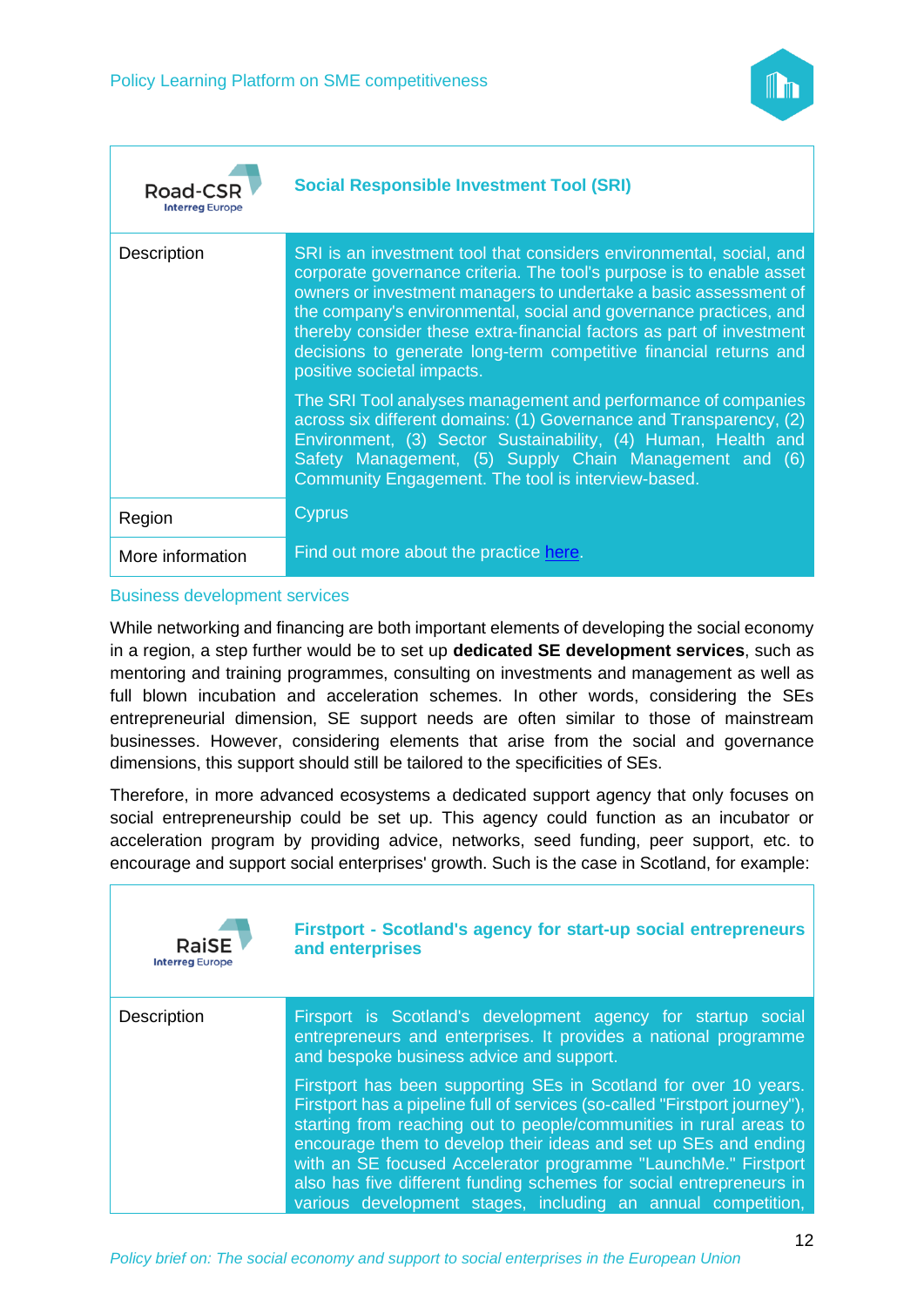

|                  | "Social Innovation Competition." In 10 years, Firstport has directly<br>invested more than 6 million pounds in startup social enterprises.                                                                          |
|------------------|---------------------------------------------------------------------------------------------------------------------------------------------------------------------------------------------------------------------|
|                  | Firstport also co-delivers the Just Enterprise programme designed<br>to help sustain, develop, and grow enterprises and enterprising<br>charities in Scotland through awareness-raising and training<br>activities. |
| Region           | <b>Scotland</b>                                                                                                                                                                                                     |
| More information | Find out more about the practice here.<br>Listen to Firstport's Chief Operating Officer Gael Drummond<br>presentation on Firstport's SE life-cycle support services.                                                |

Business support organisations for regular SMEs often focus on **internationalisation** as one of their main support activities. Considering once again the entrepreneurial dimension of SEs, internationalisation need not be only reserved for profit making companies. Indeed, as has been proven by Catalonia´s Agency for Business Competitiveness (ACCIÓ) internationalisation programmes can also be set up for SEs:

| RaiS<br><b>Interreg Europe</b> | <b>Service "Aracoop Internacional"</b>                                                                                                                                                                                                                                                                                                                                                                                                                                                                                                                                                                  |
|--------------------------------|---------------------------------------------------------------------------------------------------------------------------------------------------------------------------------------------------------------------------------------------------------------------------------------------------------------------------------------------------------------------------------------------------------------------------------------------------------------------------------------------------------------------------------------------------------------------------------------------------------|
| <b>Description</b>             | The service provides personalised consultancy services for social<br>enterprises to facilitate their internationalisation process. This is<br>done through ACCIÓ's Trade & Investment worldwide offices. Social<br>enterprises can apply for a 4-month internationalisation programme<br>with the aim of producing an internationalisation plan, i.e., how to<br>enter the target market. The service is free for the social enterprises.<br>Thanks to "Aracoop Internacional", over 20 social enterprises have<br>made internationalisation projects in Latin America, Africa and<br>European markets. |
| Region                         | Catalonia, Spain                                                                                                                                                                                                                                                                                                                                                                                                                                                                                                                                                                                        |
| More information               | Find out more about the practice here.<br>Listen to Paula Santarén Rodríguez from ACCIÓ presentation on<br>how their SE internationalisation efforts have worked out.                                                                                                                                                                                                                                                                                                                                                                                                                                   |

The two examples above, Firstport´s comprehensive business support pipeline and ACCIO´s internationalisation service, might be too ambitious for some regions with less developed ecosystems to implement. However, this does not mean that business development services focused on SEs could not be provided with less resources. The public sector can push forward the development of social economy by **reaching out to communities** and **encouraging** them to fulfil their innovative ideas that could benefit their local area. Often the creative ideas are there; just the people require a little encouragement to get started as a social enterprise. A bit of symbolic funding and mentoring can go a long way in boosting the creation and growth of social enterprises. Firstport has had dedicated projects [Vital Spark](https://www.interregeurope.eu/fileadmin/user_upload/plp_uploads/events/Webinars/Social_Enterprises_12-03-2020/Vital_Spark_Stimulating_social_enterprise_in_Argyll_and_Bute.pdf) and [What if...](https://www.interregeurope.eu/fileadmin/user_upload/plp_uploads/events/Webinars/Social_Enterprises_12-03-2020/What_if...Girvan.pdf) in reaching out to rural and disconnected communities. Somewhat similar, but less formal and without financing, is the Caravan of Ideas activity from Sweden: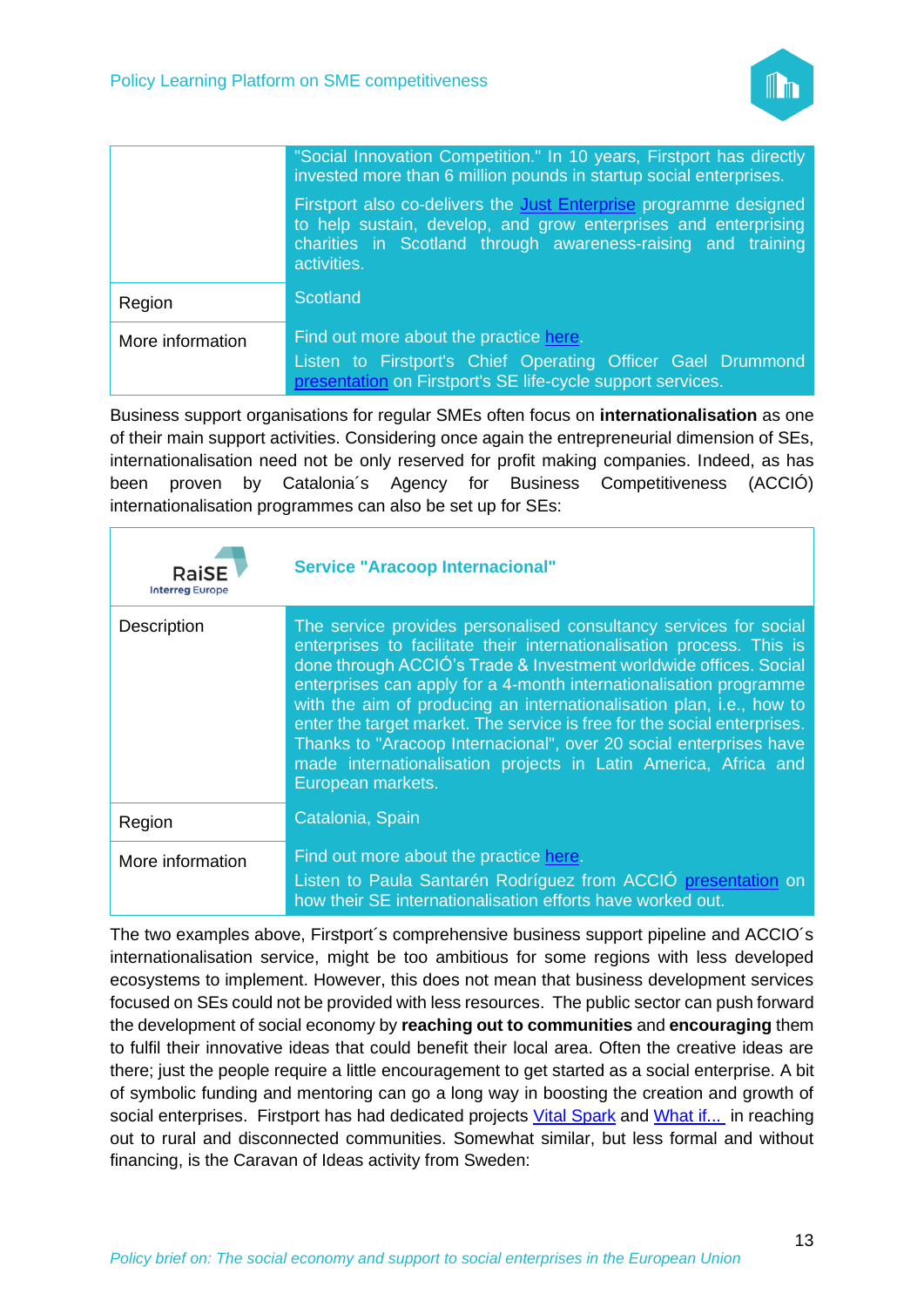

| Rais<br><b>Interreg Europe</b> | <b>The Caravan of Ideas</b>                                                                                                                                                                                                                                                                                                                                                                                                                                                                                                                                                                                                                                                                  |
|--------------------------------|----------------------------------------------------------------------------------------------------------------------------------------------------------------------------------------------------------------------------------------------------------------------------------------------------------------------------------------------------------------------------------------------------------------------------------------------------------------------------------------------------------------------------------------------------------------------------------------------------------------------------------------------------------------------------------------------|
| <b>Description</b>             | The Caravan of Ideas is a "bottom-up" oriented mobile consulting<br>hub designed to find new solutions to societal challenges in rural<br>areas. A group of advisors of different backgrounds travels together<br>directly to the rural areas where people might have social<br>challenges. The aim is to reach to people who do not attend<br>innovation forums or training workshops, i.e., people who are not<br>part of the innovation ecosystem. Therefore, the caravan helps to<br>find fresh ideas on the ground from people directly impacted by local<br>challenges. The group of advisors consults the development of ideas<br>as well as advises on possible financial solutions. |
| Region                         | Östra Mellansverige, Sweden                                                                                                                                                                                                                                                                                                                                                                                                                                                                                                                                                                                                                                                                  |
| More information               | Find out more about the practice here.                                                                                                                                                                                                                                                                                                                                                                                                                                                                                                                                                                                                                                                       |

#### Work integration and labour market initiatives

This section does not directly address a specific barrier for SEs development, but rather highlights some inspiring good practices related to **work integration** and **labour market initiatives**. According to the EC mapping report, work integration social enterprises are one of the most visible type of SEs and in some EU countries the "notion of social enterprise as articulated in national laws and/or policy documents, narrowly focuses on work integration social enterprises." Therefore, the good practices that describe the way well-functioning work integration SEs have been set up, can be a valuable learning asset to other regions.

Such social enterprises seek to integrate **vulnerable groups**, such as the long-term unemployed, disabled persons, the elderly, NEET youth (youth not in employment, education, or training), ex-addicts, migrants, etc, to the labour market. Sometimes it is the main goal of the SE, i.e., the enterprise has been set up to provide jobs to a specific social group. In other cases, it is a side-activity of the social enterprise.

For example, a reuse centre could already be considered a social enterprise due to its contribution to circular economy, but as their side activity, the centre could also employ vulnerable people. Or, to bring another example, in Puglia (Italy) a social cooperative 'Rete [Utile Buono e Bio'](https://www.interregeurope.eu/policylearning/good-practices/item/1242/developing-local-organic-production-in-a-socially-inclusive-restaurant-and-shop/) focuses on bringing together organic producers to sell their products via an online platform, a store, and a restaurant. But at the same time, the cooperative is creating training opportunities for persons belonging to disadvantaged groups. Therefore, when it comes to social enterprises, many goals can often be achieved simultaneously.

| <b>RaiSE</b><br><b>Interreg Europe</b> | <b>Agriculture is social</b>                                                                                                                                                                               |
|----------------------------------------|------------------------------------------------------------------------------------------------------------------------------------------------------------------------------------------------------------|
| <b>Description</b>                     | In Emilia-Romagna, 8 municipalities and the Local Health Unit<br>managed to turn two challenges into an economically viable social<br>cooperative. On the one hand, the initial problem faced by the local |

The following good practice from Emilia-Romagna also exemplifies this: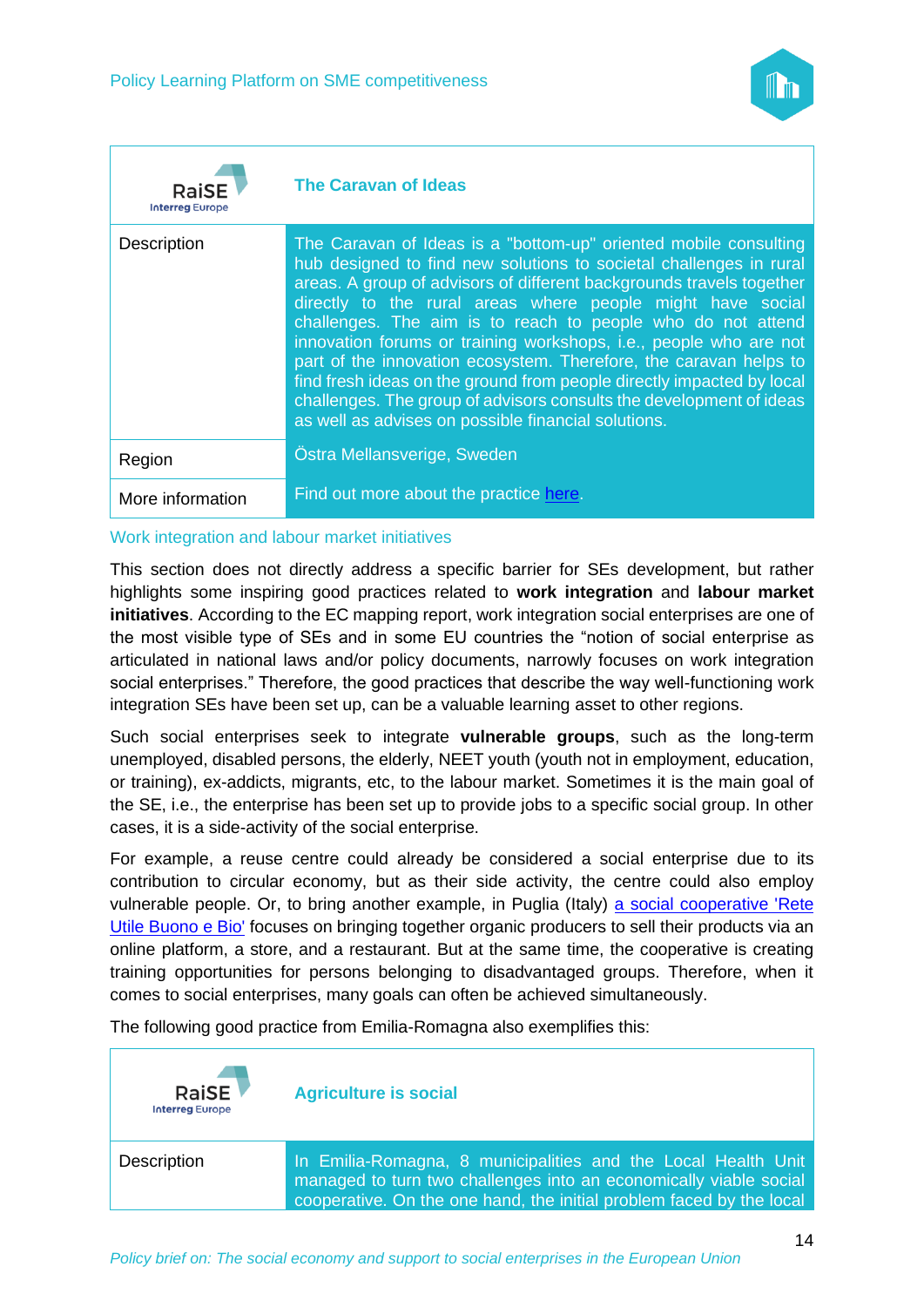

|                  | administrations was how to efficiently manage an inter-municipal<br>landfill and, on the other hand, how to integrate disadvantaged<br>citizens to the labour market. The solution was found by reusing the<br>produced energy and heat in greenhouses for growing basil. The<br>basil is sold to food companies and retail chains. Therefore, the<br>public initiative generated a social enterprise that maintains its social<br>purpose and contributes to the environment sustainability while also<br>employing disabled persons. |
|------------------|----------------------------------------------------------------------------------------------------------------------------------------------------------------------------------------------------------------------------------------------------------------------------------------------------------------------------------------------------------------------------------------------------------------------------------------------------------------------------------------------------------------------------------------|
| Region           | Emilia-Romagna, Italy                                                                                                                                                                                                                                                                                                                                                                                                                                                                                                                  |
| More information | Find out more about the good practice here.                                                                                                                                                                                                                                                                                                                                                                                                                                                                                            |

The public sector can boost work integration activities through **public-private partnerships**. For example, in Umeå (Sweden), reuse shops and textile services have been linked with the regional labour market programme. Since reuse and repair are labour-intensive activities, they can provide a suitable platform for labour market programmes enabling job creation as well as reskilling and upskilling among disadvantaged workers and vulnerable groups:

| <b>SUBTR</b><br><b>Interreg Europe</b> | Returbutiken (reuse shop) & Textilservice (sewing service) -<br>part of Viva labour market programme                                                                                                                                                                                                                  |
|----------------------------------------|-----------------------------------------------------------------------------------------------------------------------------------------------------------------------------------------------------------------------------------------------------------------------------------------------------------------------|
| Description                            | Returbutiken and Textilservice are two reuse activities that are part<br>of Umeå's largest labour market programme. Returbutiken sells<br>reuse products collected from private individuals at recycling<br>centres. Textilservice repairs and sews new products from recycled<br>textiles submitted in the same way. |
|                                        | Although both businesses sell reuse products, the main purpose of<br>these is to provide meaningful work training to participants who are<br>outside the labour market. Returbutiken and Textilservice have<br>around 80-90 work integration participants each year.                                                  |
|                                        | The practice relies on a well-functioning interaction between several<br>important stakeholders - Swedish Employment Service, the Social<br>Insurance Agency and Region Västerbotten.                                                                                                                                 |
| Region                                 | Umeå, Sweden                                                                                                                                                                                                                                                                                                          |
| More information                       | Find out more about the good practice here.<br>Also, see the presentation by Johanna Cory in the "Reuse and repair<br>session" during EURegionsWeek 2020.                                                                                                                                                             |

Such public-private partnerships also give economic stability to reuse business models by providing revenue streams for sustaining their activities. However, the public sector does not always need to be an active partner as was in the cases above. The public sector can also promote or create incentives for **cooperation between for-profit companies and social enterprises**.

This has been the case in Italy where a national law promotes integrating disabled people into the labour market through targeted placement actions. Unfortunately, companies often opt out of the law by paying fines, which poses a challenge for the goal of employing disabled people.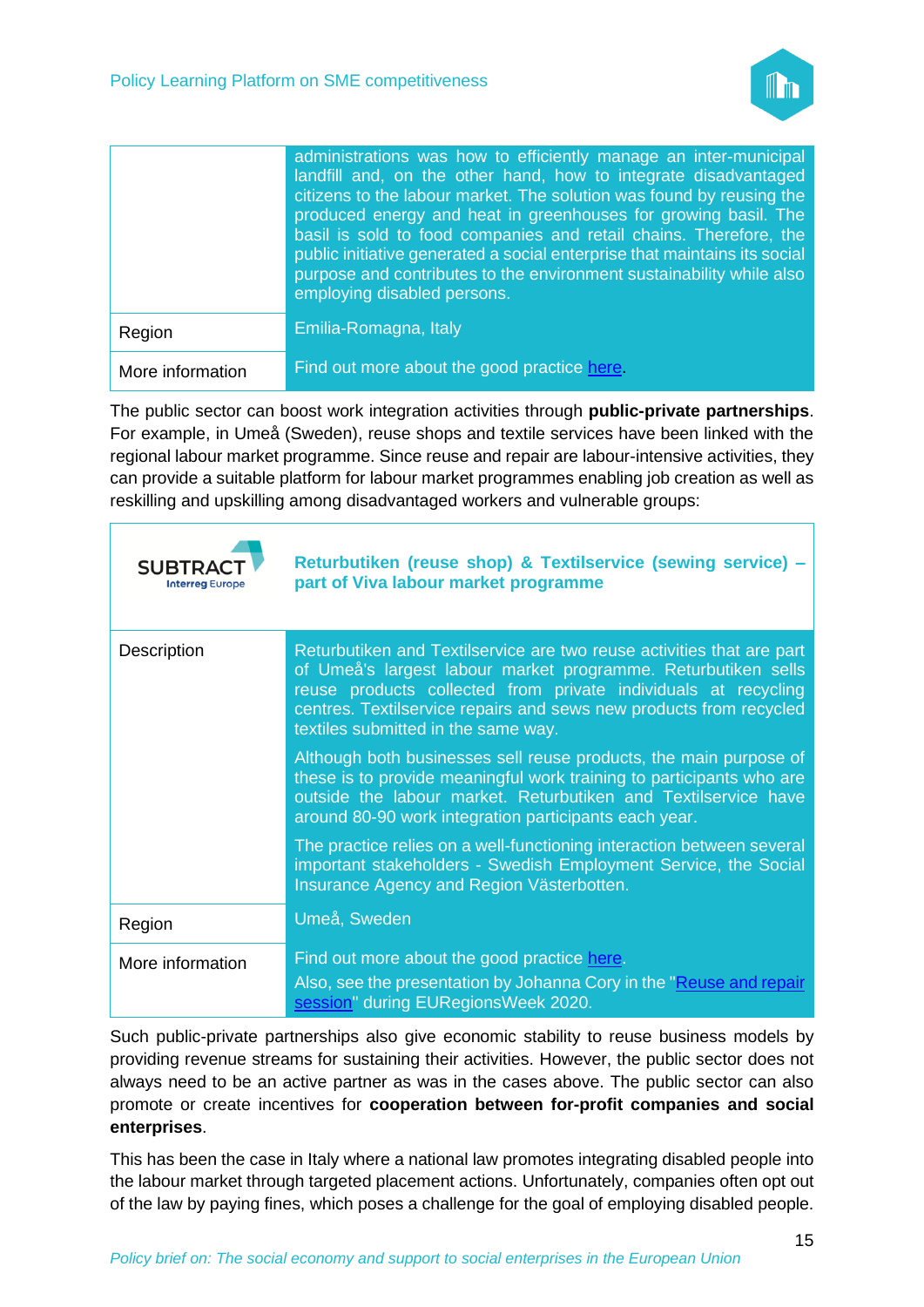

This challenge has been overcome in Emilia-Romagna where a regional law allows companies to avoid the fine by, instead of employing disabled workers themselves, they are allowed to outsource activities from social cooperatives that precisely employ disabled workers. See more below:

| RaiSE<br><b>Interreg Europe</b> | Regional Law for the employment of disabled people promotes<br>social enterprises competitiveness                                                                                                                                                                                                                                                                                                                                                                                                                                                                                                                           |
|---------------------------------|-----------------------------------------------------------------------------------------------------------------------------------------------------------------------------------------------------------------------------------------------------------------------------------------------------------------------------------------------------------------------------------------------------------------------------------------------------------------------------------------------------------------------------------------------------------------------------------------------------------------------------|
| Description                     | A regional law "Rules for the promotion of employment, quality,<br>safety and regularity of work" allows companies and social<br>cooperatives to enter into new market segments. This has three over<br>all benefits. First, severely disabled people are able to find a job.<br>Second, companies can be compliant with a National Law and avoid<br>fines. Third, such incentives of cooperation between for-profit<br>companies and social enterprises strengthen the latter's<br>competitiveness (turnover and quality of work). The practice has<br>enabled over 400 disabled people to be active on the labour market. |
| Region                          | Emilia-Romagna, Italy                                                                                                                                                                                                                                                                                                                                                                                                                                                                                                                                                                                                       |
| More information                | Find out more about the good practice here.                                                                                                                                                                                                                                                                                                                                                                                                                                                                                                                                                                                 |

Challenges and opportunities imposed by COVID-19

As with other business models, COVID-19 has been **disruptive** for social enterprises. Restrictions have limited their activity, demand for some goods and services has declined and funding and contracting opportunities have become uncertain – all of which have constrained cash flows. Certain social economy legal forms have also represented an obstacle to accessing government support measures available to firms during the crisis.

The [Social Enterprise World Forum](https://sewfonline.com/) (SEWF) has [mapped structural and community responses](https://sewfonline.com/home/building-capacity-and-capability/global-response-to-coronavirus/)  [to the crisis.](https://sewfonline.com/home/building-capacity-and-capability/global-response-to-coronavirus/) The **structural responses** are efforts of governments, social enterprises and intermediaries to protect and support social enterprise organisations so they can survive loss of business and income in order to deliver social outcomes both during and after the crisis. **Community responses** refer to efforts of social enterprises to mitigate the impact of COVID-19. According to SEWF, some SEs "are scaling up with the assistance of their skilled and dedicated staff and volunteer teams, others are changing what they deliver and using innovative approaches."

According to a [recent OECD report](http://www.oecd.org/coronavirus/policy-responses/social-economy-and-the-covid-19-crisis-current-and-future-roles-f904b89f/) , the social economy has both a short-term and long-term role in mitigating the crisis. In the **short-term**, "social economy actors have assisted the recovery from the crisis by providing innovative solutions that are aimed at strengthening public services to complement government action." To deal with the health and economic crisis, various new social enterprises have popped up around Europe. Some of these innovative social initiatives and SE business models have been created thanks to dedicated brainstorming events between members of the public, business and third sector as well as regular citizenry. In mid-2020 a sort of ["hack the crisis"](https://theglobalhack.com/about) movement emerged. The European Commission also organised its own [#EuvsVirus](https://www.euvsvirus.org/) "matchathon" and hackathon in June 2020.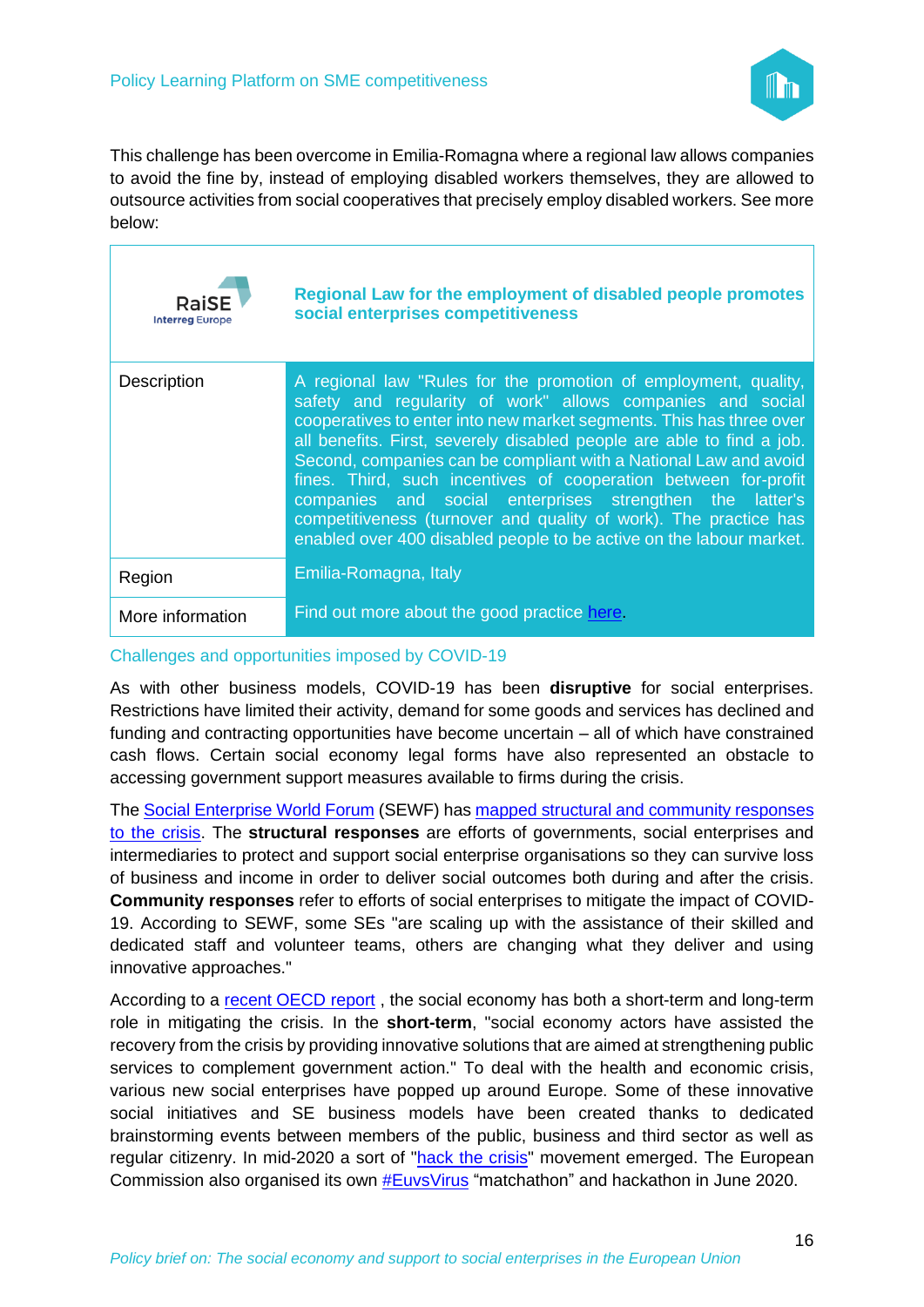In the **long term**, the OECD foresees that SEs can help "reshape the post-crisis economy by promoting inclusive and sustainable economic models." Overall, it can be said that the crisis has drawn more attention to community support initiatives and the social economy **might become stronger than ever** due to its role in mitigating the crisis.

#### <span id="page-16-0"></span>**Interreg Europe projects**

Partners of Interreg Europe projects meet to exchange good practices and solutions to support and **improve social entrepreneurship mechanisms**. Like all interregional cooperation projects, they aim to exchange experiences and good practices (some of which have already been listed above) to facilitate a rich learning experience that would enhance regional development strategies.

The projects have been set up to **tackle** some of **the challenges** mentioned above. They tackle issues related to SE definition and categorisation, lack of access to funding and fragmentation of activities. In light of the COVID-19 crisis, to borrow the terminology from SEFW, the projects have become platforms for sharing good practices about structural as well as community responses.

#### **How can the Policy Learning Platform support?**

The [Interreg Europe Policy Learning Platform](https://www.interregeurope.eu/policylearning/) can help regional policymakers to better design SME policies by facilitating the exchange of experience from different regional and institutional contexts and showcasing success stories via the [Policy Learning Platform good](https://www.interregeurope.eu/policylearning/good-practices/)  [practice database.](https://www.interregeurope.eu/policylearning/good-practices/) In addition to the good practice database, the [Policy Learning Platform](https://www.interregeurope.eu/policylearning/) can provide a forum for direct discussions among partners from different projects – either in thematic workshops, peer review learning, or in webinar and online discussions, and provide expert advice through our on-demand [policy helpdesk](https://www.interregeurope.eu/policylearning/expert-support/) service.

The Interreg Europe projects are in **various stages**. Some have been running for a few years and have already produced significant policy changes and achievements that improve their regions' social entrepreneurship landscape. Others began a year ago and are still in the early stages of peer learning – these projects have the potential to find crisis mitigation solutions.

#### **Projects with a broad perspective**



The [SOCIAL SEEDS](https://www.interregeurope.eu/socialseeds/) or "Exploiting Potentials of Social Enterprises through Standardised European Evaluation and Development System" project aims to equip policymakers with a **policy diagnostic tool** that increases the effectiveness of policies for stimulation of growth & employment in social enterprises. The project works to establish a measurement and labelling scheme for social enterprises. The project has already achieved regional policy changes, some of which are described in the next chapter.

[RaiSE](https://www.interregeurope.eu/raise/) focuses on **enhancing the competitiveness** of social enterprises how to effectively promote SE's competitiveness already competing in the market, considering that their support needs differ from mainstream SMEs? The project works to improve the participating regions' business support policies aimed at social enterprises. In particular, the emphasis of RaiSE is in promoting growth and competitiveness measures, attempting to tie policies along the SE development cycle.

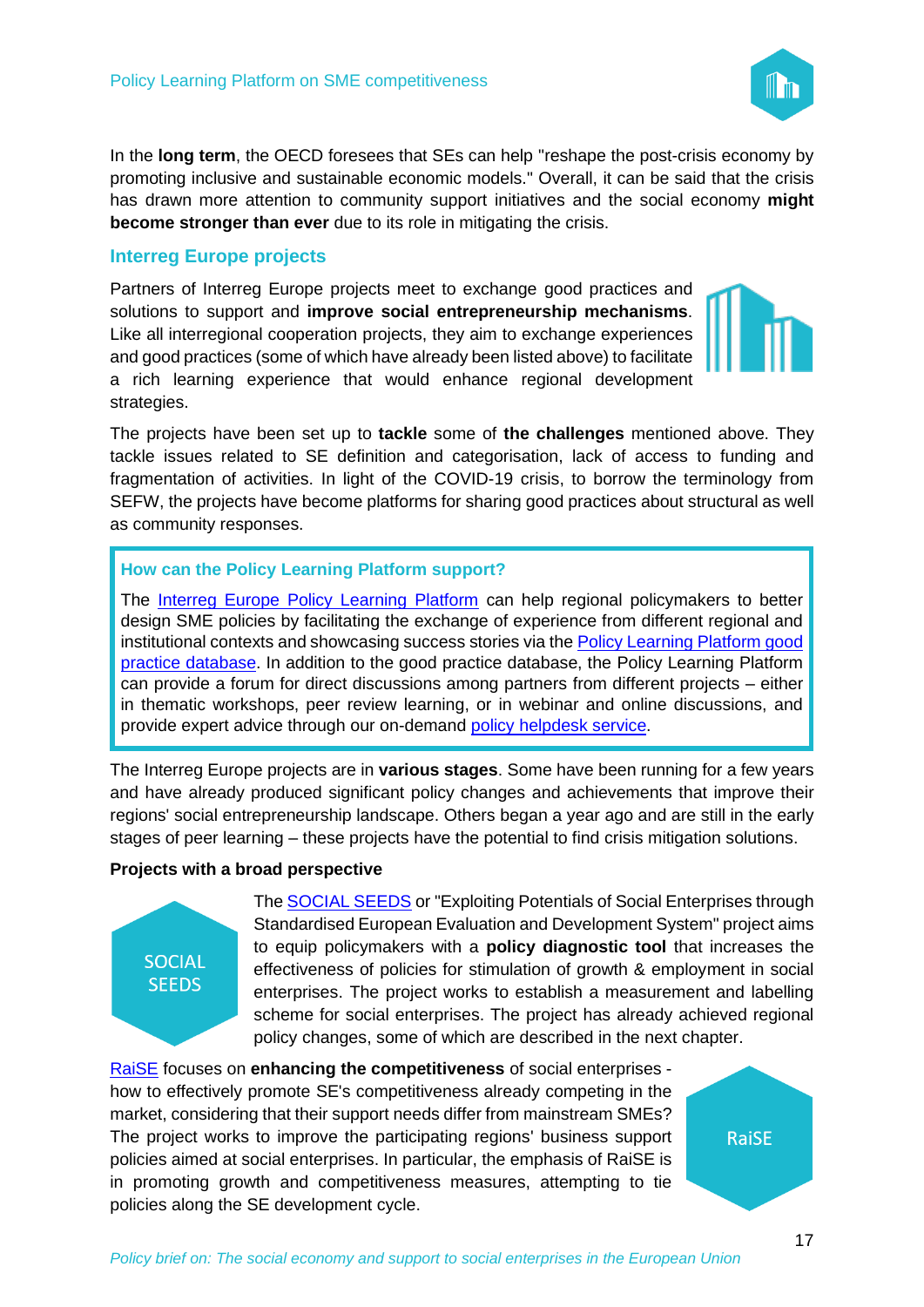

#### **Social entrepreneurship in sparsely populated and border areas**



[SOCENT SPAs](https://www.interregeurope.eu/socentspas/) focuses on increasing the visibility and supporting the acceleration of social enterprises in **sparsely populated areas**. The project sees SEs as drivers of regional competitiveness and inclusive growth. Social innovation and inclusive development are a necessity in sparsely populated areas that are facing depopulation challenges. SEs can correct socioeconomic imbalances while benefiting local communities, a crucial asset to secure the population in sparsely populated areas.

[BRESE](https://www.interregeurope.eu/brese/) aka "Border Regions in Europe for Social Entrepreneurship" makes use of existing differences in European regions and aims to exchange experiences and good practices with their partners to improve existing policy instruments and support schemes regarding social enterprises. The project sees social enterprises as a solution to tackling current challenges (including COVID-19) and bringing about **sustainable change**.

**BRESE** 

#### **Projects with a specific focus - reuse centres**



[SUBTRACT](https://www.interregeurope.eu/subtract/) seeks to develop guidelines on developing the full potentials of reuse centres and render them competitive. The project will guide the ERDF managing authorities and other policymakers to assess and govern reuse centres in their territory. It will strengthen policymakers in their capacity to enact efficient policies of **sustaining reuse centres** in becoming selfsustaining, evaluating their management, their investment and innovation readiness, and measuring their impact. Reuse centres are often managed

by social enterprises, that receive, prepare for reuse, and distribute goods extending their product lifetimes with substantial social and environmental effects.

#### <span id="page-17-0"></span>**Policy achievements in Interreg Europe projects**

The main purpose of the interregional learning that takes place in the above-mentioned projects is **to achieve tangible changes** on the local policy level. In many regions this goal has already been achieved. First, important changes have been made in the design of regional (Lapland, Örebro) and national (Ireland) policy on social enterprises. Second, in other regions (Hungary, Emilia-Romagna, Poland) the changes have taken place in the call criteria of European Structural Funds projects. And third, in some cases, participation in Interreg Europe projects have brought about changes in organisational structure (Germany) or they have contributed to the creation of new institutions (Scotland). These most relevant achievements in policy instruments, call criteria and institutions are presented below.

#### Changes in policy instruments

According to the EC mapping study, twenty-two out of the twenty-nine analysed European countries did not have a specific policy framework for supporting the development of social enterprises in 2015. Considering this backdrop, it is especially remarkable that Interreg Europe projects have directly influenced changes in policy documents in Ireland, Finland and Sweden.

#### **Update of the Smart Specialization Strategy – Lapland (Finland)**

In Lapland, the SOCENT SPAs project has contributed to updating the local Smart Specialisation Strategy. As the project is a part of the more prominent social economy picture in Lapland, its activities and visits are part of the expertise and knowledge gained, which has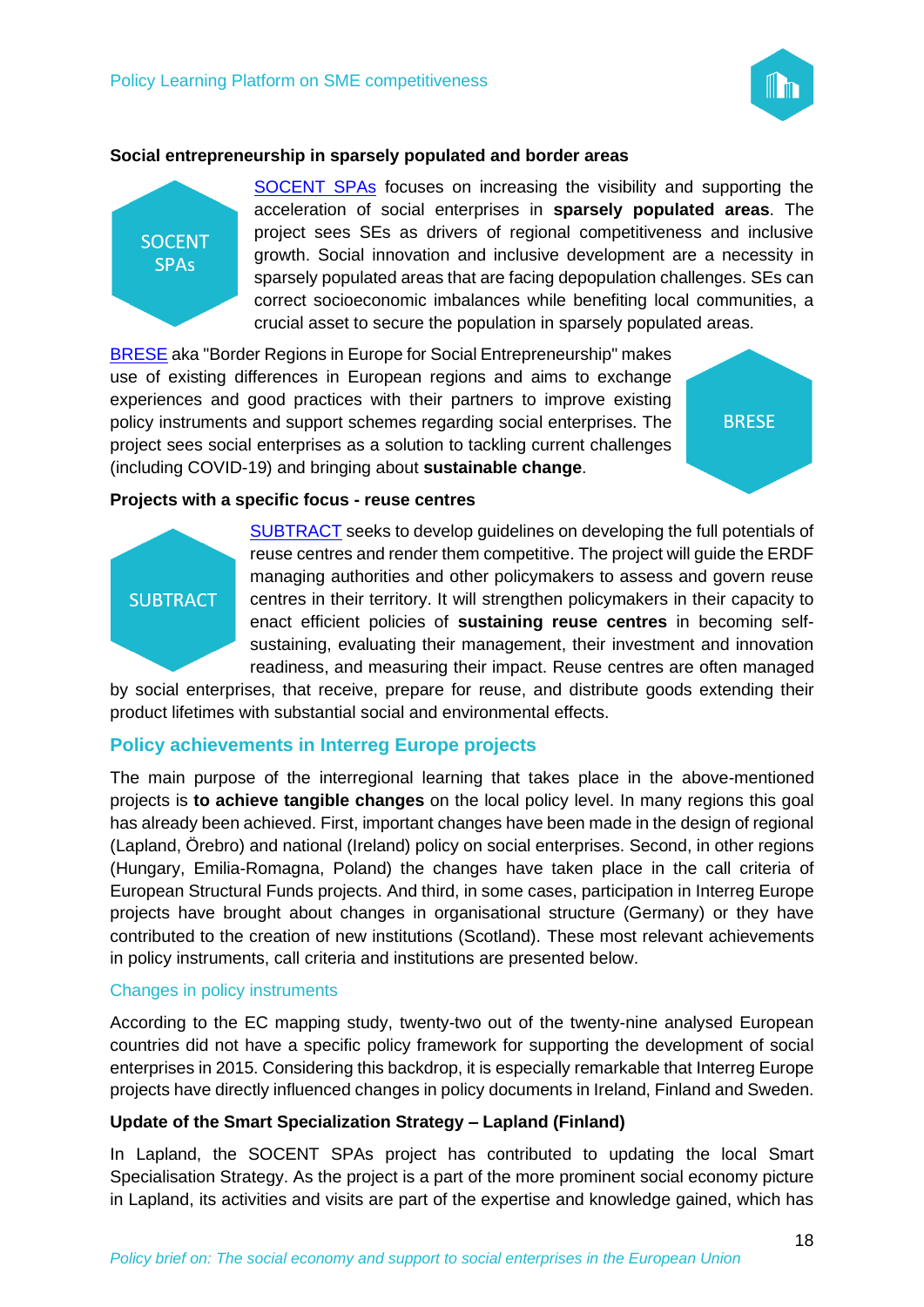

led to the update of the strategy. The cooperation between the project partner Lapland University of Applied Sciences and the policy maker Regional Council of Lapland during project meetings and workshops has encouraged the strategy's update. In cooperation with the project, the wider social economy topic is now one of the smart specialisation areas in Lapland's [S3 strategy.](https://arcticsmartness.eu/wp-content/uploads/2018/12/KV-julkaisu_englanti_4.12.2018.pdf) Social economy has become one of the goals of development entities.

#### **Strategic significance given to SEs – Örebro County (Sweden)**

Örebro County has seen various important developments during the RaiSE project. The project has managed to impact the Regional Development Strategy 2018-2030 with social enterprises' inclusion in the policy document for the first time. During the strategy drafting process, the county emphasised the importance of social enterprises as important building blocks. The strategy is directly linked to the co-funding of future projects and goals of the region. Specifically, the strategy mentions social enterprises concerning the region's social cohesion and democracy, where one of the strategic focuses reads as follows: "strengthen the social economy focusing on work integrative social enterprises and socially responsible procurement."

The Region Örebro County also produced a Policy on Civil society and Social Economy. Its content and shape were directly inspired by lessons learned from the good practices from Ireland and Catalonia. The policy contains topics such as financing, public procurement, measuring social impact and internationalisation. Furthermore, as a direct result of the RaiSE project, the Region Örebro County initiated a project on new financial solutions for civil society and social economy. The Clann Credo fund from Ireland inspired the project (see the good practice description in the challenges section of this policy brief). This project aimed to reduce the distance between civil society and social economy and the financial market.

Overall, the RaiSE project activities and international and internal publicity brought a renewed political interest to the topic of social economy, and social enterprises precisely. Members of the County Executive Board attended various international RaiSE project meetings.

#### **More about Örebro policy achievements**

The social economy developments in Örebro have also been covered in the two virtual Policy Learning Platform events. In March 2020, the RaiSE project lead partner described the Örebro policy change during the Webinar "Business support schemes for Social [Enterprises.](https://www.interregeurope.eu/policylearning/news/8023/webinar-on-social-enterprises/)" In October 2020, Örebro region representative Anders Bro described the various policy achievements as well as new developments regarding public sector and SE cooperation in Sweden in the ["Reuse and repair session"](https://www.interregeurope.eu/policylearning/news/10065/reuse-and-repair-session-euregionsweek-key-takeways/) during EURegionsWeek.

In 2020 a [Swedish handbook for municipalities and regions on collaboration](https://webbutik.skr.se/sv/artiklar/ny-vag-till-innovativa-valfardslosningar-.html) with social enterprises was published.

#### **Input to the development of National Social Enterprise Policy – Ireland**

The RaiSE project brought a new political interest to the topic of social economy in Ireland by involving key stakeholders in the project activities. Through the Regional Stakeholder Group, the project partner WestBIC facilitated the active participation of other relevant Irish stakeholders to visit partner regions and engage directly with European partners and local practitioners.

The project helped to communicate to the Irish Government the vital role social enterprises can play in assisting the public sector in dealing with specific problems. Further, the project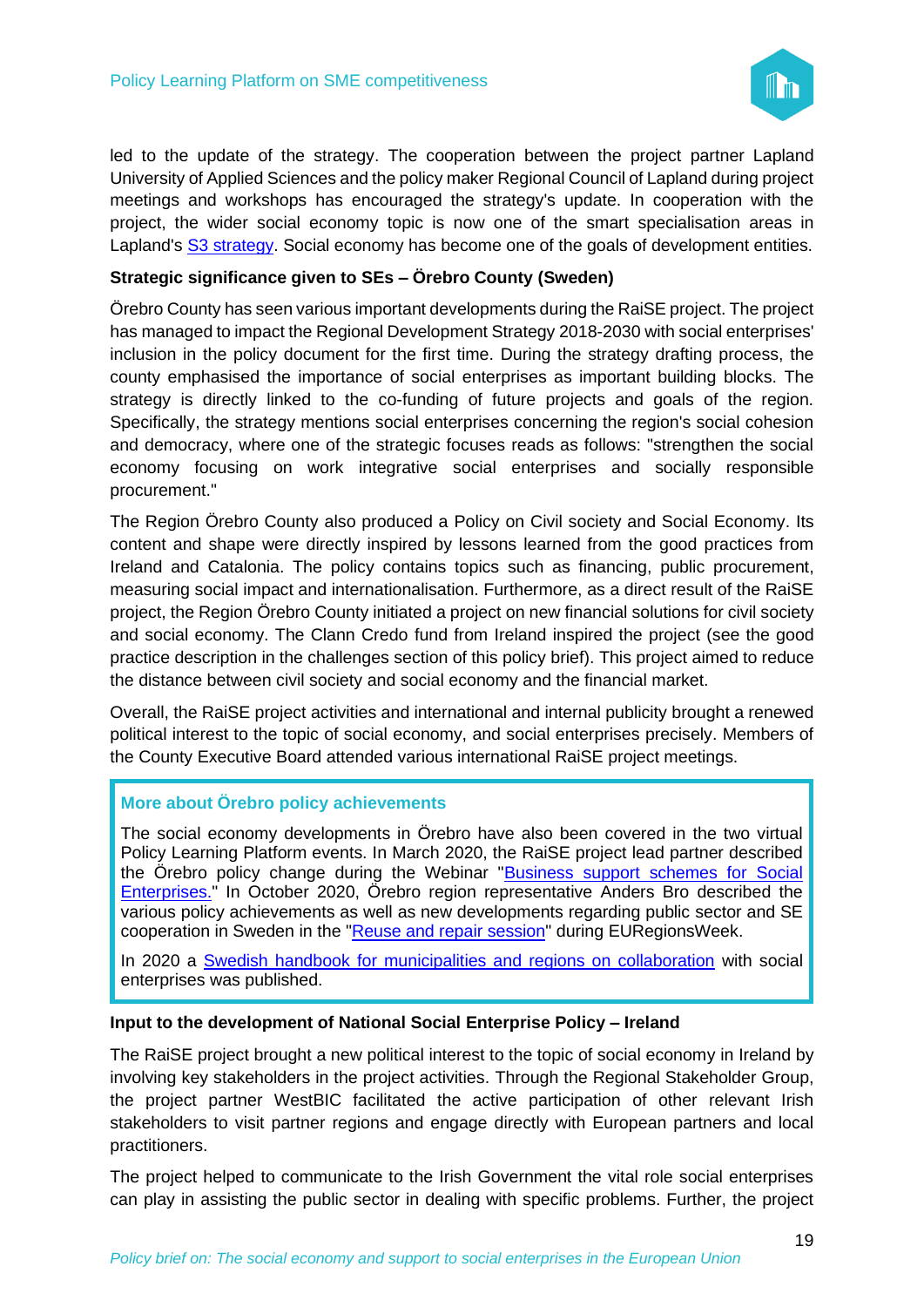

highlighted the prior lack of information on SE's in Ireland, and the Irish government has now committed to improve data collection and social and economic impact measurement.

As a part of the process, a specific department with a dedicated budget line was set up to handle social economy related affairs. This policy development has already had an immediate impact during the COVID-19 crisis. The department was able to introduce specific support measures to social enterprises that are separate from the standard enterprise measures.

#### Changes in funding criteria

One of the challenges mentioned earlier refers to the fact that there is a variety of social enterprises legal forms and definitions are not always that clear. What is considered and what is not considered a social enterprise tends to vary across EU member states' regulations. The definition is often an important question in case of funding schemes, e.g., whether SEs are eligible to certain grants and loan schemes or not. According to the EC mapping study "the lack of legal recognition of social enterprise in many countries makes it difficult for authorities to design and target specialist support or fiscal incentives for social enterprises." But the lack of a unified definition makes it also complicated to communicate what the social economy is and aims to do; especially in regions where the social economy is currently underdeveloped. The following policy changes represent cases where definitions and criteria have been clarified.

#### **New selection criteria for funding – Hungary**

In Hungary, where the social entrepreneurship support services and ecosystem are still developing, the SOCIAL SEEDS project's learnings have been implemented in a national grant scheme. The Hungarian project partner IFKA in cooperation with the Ministry of Innovation and Technology, was able to set up a new methodology for monitoring proposals "pre-qualification criteria" for grants in the ["MarketMate"](https://www.interregeurope.eu/policylearning/good-practices/item/1020/marketmate-hungarian-national-priority-project-piactars/) (known in Hungarian as [PiacTars\)](http://piactars.hu/) project. The project's objective was to provide early-stage social enterprises financial support to increase job opportunities for vulnerable social groups such as long-term unemployed, disabled, and inactive elderly people.

The new criteria considered social enterprises' business viability and social impacts as prerequisites for access to a wider portfolio of financial sources in the MarketMate project. It was the first initiative in Hungary where the focus was put on social impact. This change helped to make the policy instrument more effective. Thanks to the SOCIAL SEEDS project, the "MarketMate" project's budget, and timeline were also increased. Under this new methodology, by May 2019, IFKA had evaluated over 1300 projects, provided training, and mentored over 600 social enterprises, and issued over 500 certifications.

The ideas for transforming the "MarketMate" evaluation system into a working certification system were inspired by other partner regions – an evaluation practice from Baden-Württemberg (Germany), an Italian qualification system on which organisations to acknowledge as social enterprises, and Slovenian social enterprise development strategy.

#### **Promotion of SEs participation in skills development measure – Emilia-Romagna (Italy)**

The RaiSE project helped identify the needs of local social enterprises in the Emilia-Romagna region and promote adjustments to the ROP ESF funded call "Skills for Social Innovation". Through the project activities, it became evident that social enterprises in the region need to improve their managerial and organisational skills to be sustainable, adapt to new challenges,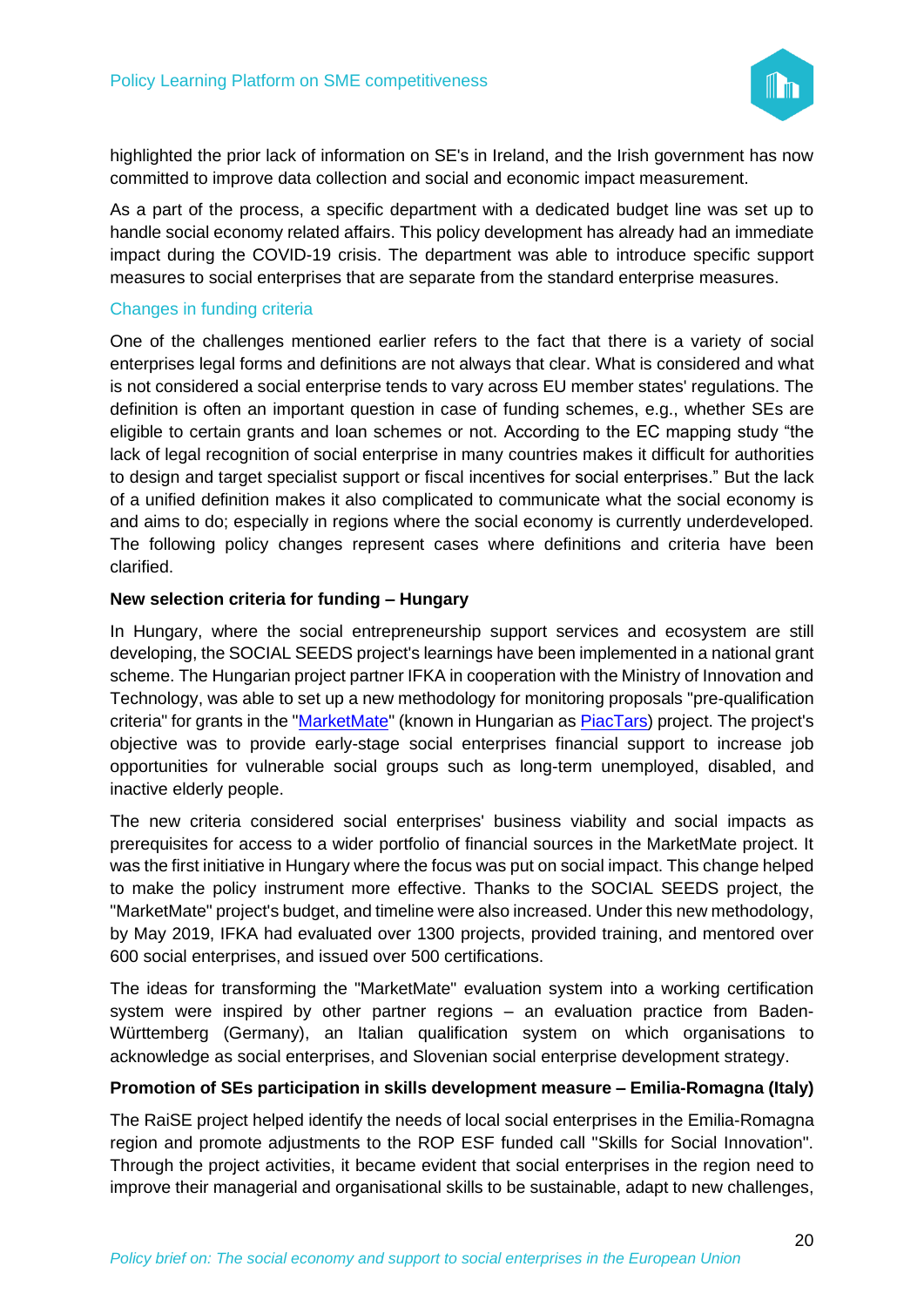

and increase their competitiveness. It was identified that a suitable way of increasing SE managerial skills is by bringing them closer to those of profit-making companies. Based on these learnings, the call seeks to develop organisational skills to improve the competitiveness and sustainability of companies and SEs and to set up multi-stakeholder partnerships.

More concretely, two significant changes were made to the call. First, the call now specifically mentions and promotes the participation of social enterprises. Second, partnerships between for-profit and not for profit companies are fostered by introducing related reward criterion. For the first time, social enterprises were specifically mentioned as recipients of funds to increase their competitiveness through skills development.

#### **A broader definition of social enterprises – Rzeszow (Poland)**

In Rzeszow, the SOCIAL SEEDS project has brought about a change in the Regional Operational Programme and its funds. A criterion was added that requires funded projects to support the creation of social cooperatives, foundations, and associations. Project applications that do not meet the criterion, i.e., that do not incorporate social enterprises in their scope, could now be rejected. This change, therefore, incentivises the further development of social economy in Rzeszow and seeks to have more "impact first" organisations in the region.

#### Changes on the institutional level

Partners from various projects have also emphasised how the fresh ideas learned from peers, including some of the good practices listed above, are incorporated into their new projects, strategic documents, or funding calls. Study visits within the projects have helped develop international connections and increased the visibility of the social economy. Therefore, in addition to contributing to policy making, the projects have an internationalisation dimension for the project partners and SEs present in the regions. The process of participating in an interregional project can also lead to changes on the institutional level as exemplified below.

#### **Changes to the internal structure of the project partner´s organisation – Germany**

By cooperating in the SOCIAL SEEDS project, Steinbeis Innovation learned from the Rzeszow Regional Development Agency how social economy support centres are run in Poland. Inspired by this new knowledge, it was decided that Steinbeis Innovation also needs to have dedicated staff focused on supporting social enterprises. The organisation has so far been focused more on conventional enterprises. A dedicated expert position has now been created to increase the number of SEs profiting from services and offer advice to all colleagues who support SEs. It is also the expert's role to engage with relevant stakeholders and conduct network building activities. Thanks to this change SEs in Germany have easier access to funding consultations.

#### **Affirmed added value of international connections – Scotland**

Scotland has a rather impressive social entrepreneurship ecosystem compared to many other EU regions. By the time the RaiSE project started in 2016, Scotland had launched a 10-year [Social Enterprise Strategy.](https://www.gov.scot/publications/scotlands-social-enterprise-strategy-2016-2026/) The RaiSE project, therefore, functioned as an enhancement to the actions devised in the strategy. However, the RaiSE project played an essential role for Scottish stakeholders in understanding the value of developing international connections. The RaiSE project visit to Scotland was aligned with the International Social Enterprise World Forum in September 2018. During this international forum, the Scottish Cabinet Secretary announced Scotland's commitment to launch the Scottish ['International Social Enterprise](https://internationalseobservatory.org/)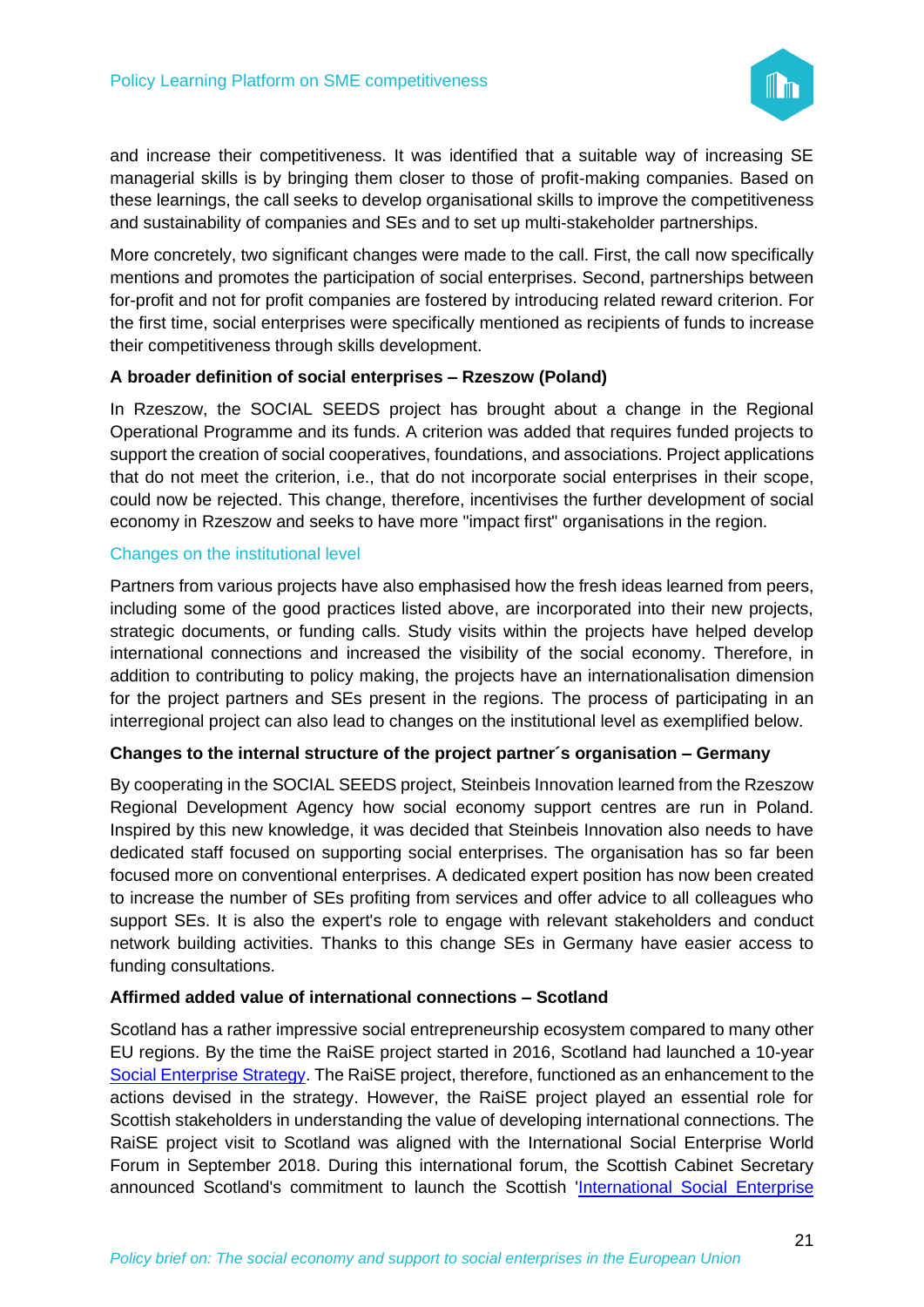

[Observatory'](https://internationalseobservatory.org/) to support Scottish social enterprises to internationalise and demonstrate global citizenship through collaboration. The Observatory regards social enterprise to be a more inclusive, empowering, and sustainable way of delivering on Scotland's international development goals.

#### <span id="page-21-0"></span>**What could regions do next?**

This policy brief has covered the current developments of the social economy in Europe, the challenges it faces, and it has illustrated how to alleviate some of these by good practices and policy achievements implemented across Europe. Many of the identified practices have **high replication potential** across the European Union and function as inspiration material to regions not directly involved in the projects.



Here are the main takeaways from this policy brief:

- The European Commission and the European Parliament through the Intergroup and Social Economy Europe are currently preparing the new **Action Plan for the Social Economy**. We recommend keeping an eye on these developments through the [SEE](https://www.socialeconomy.eu.org/)  [website](https://www.socialeconomy.eu.org/) as it is a great opportunity to link policies and strategic documents on the local level with the developments on the EU level.
- Social enterprises need **access to a wide set of financial instruments** that take into account their different development stages and legal status. One option in supporting the social economy is introduce new procurement procedures that address social businesses and social impact, e.g., to form closer partnerships with specific SEs. But equally important is to support SEs in developing viable and sustainable business models that are not too dependant on the public sector and to encourage private sector impact investments.
- Besides access to funding, it is important to **facilitate the creation of networks**. This can be done either by supporting those communities and networks that are already there as well as creating the policy conditions to foster the creation of such local networks. Networks between various stakeholders create a platform for knowledge sharing and support, which can impact the development of the local social entrepreneurship ecosystem.
- Lastly, it is important to consider that all SEs **start with the people and communities** behind them. They often have very innovative ideas on how to tackle specific social challenges on the local level. It is important to support these people in taking the first steps by encouraging, guiding and mentoring, providing a little financing to get them going, and then, if possible, integrating them into wider networks and providing business support services that can help their SEs to grow.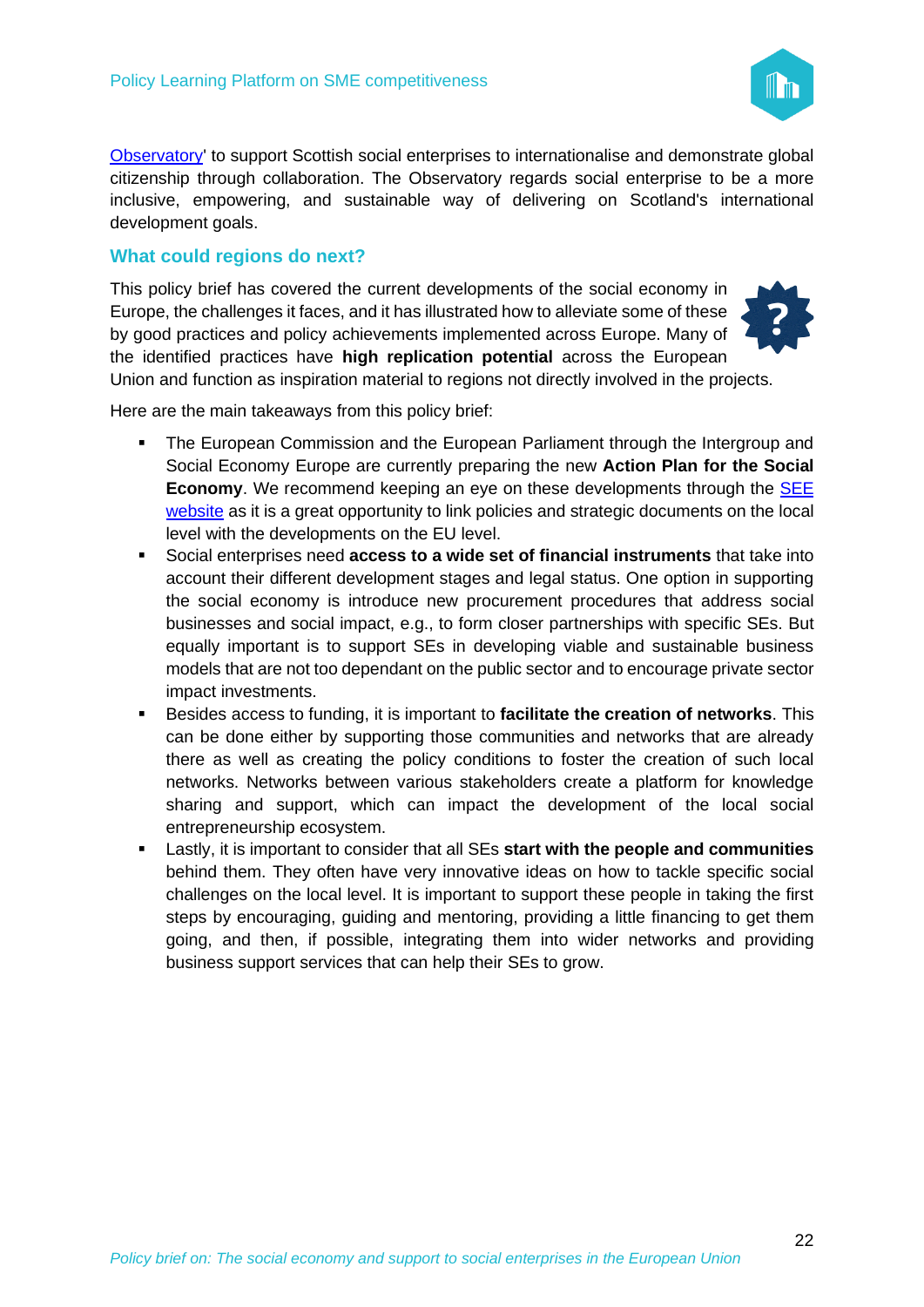

#### <span id="page-22-0"></span>**Sources of further information**

- **European policies and institutions** 
	- o European Parliament [Social Economy Intergroup.](https://www.europarl.europa.eu/about-parliament/en/organisation-and-rules/organisation/intergroups)
	- o [Social Economy Europe](https://www.socialeconomy.eu.org/) the EU-level representative institution for the social economy.
	- o the [Social Business Initiative](https://eur-lex.europa.eu/legal-content/EN/ALL/?uri=CELEX%3A52011DC0682) (SBI)
	- o The EU Programme for [Employment and Social Innovation](https://ec.europa.eu/social/main.jsp?catId=1081) (EaSI)
	- o The ["Startup and scale-up initiative"](https://eur-lex.europa.eu/legal-content/EN/TXT/?uri=CELEX:52016DC0733) of the EC (2016)
	- o Social Economy Europe policy paper: "The future of EU policies for Social [Economy: towards an Action Plan"](https://s3platform.jrc.ec.europa.eu/-/policy-paper-on-the-future-of-eu-policies-for-social-economy-towards-an-action-plan-?inheritRedirect=true&redirect=%2Fsocial-economy) (2019)
	- o Smart Specialisation Platform thematic area [Social Economy](https://s3platform.jrc.ec.europa.eu/social-economy)
- **Networks** 
	- o [REVES](http://www.revesnetwork.eu/wp/) the European Network of Cities & Regions for the Social Economy works to promote the social economy.
	- o [Euclid Network](http://euclidnetwork.eu/) funded by EaSI it creates connections between civil society and social enterprise leaders
	- o [The European Network of Social Integration Enterprises](http://www.ensie.org/) (ENSIE) a network for work integration social enterprises.
	- o [Global Social Entrepreneurship Network](http://www.gsen.global/) brings organisations together on a global level to share what works in supporting social entrepreneurs.
	- o [The European Venture Philanthropy Association](https://evpa.eu.com/) a community of organisations creating a positive societal impact through venture philanthropy.
	- o [OECD Local Development Forum](https://www.oecd.org/local-forum/) a network of local development practitioners, entrepreneurs and social innovators working together towards practical solutions to today's economic and social challenges.
- **Good practices** 
	- o [Social Enterprise World Forum](https://sewfonline.com/home/building-capacity-and-capability/global-response-to-coronavirus/) has mapped structural and community responses to the crisis. SEWF wants to highlight cases of social enterprises responding to the pandemic, so that others forming their responses can be motivated and informed by work happening elsewhere.
- **Previous Policy Learning Platform policy briefs** 
	- o [Facilitating business transfers for sustaining jobs and economic activity](https://www.interregeurope.eu/fileadmin/user_upload/plp_uploads/policy_briefs/2020-09-28_TO3_Policy_Brief_-_Facilitating_business_transfers_for_sustaining_jobs_and_economic_activity.pdf)
	- o [How to boost entrepreneurship in rural areas?](https://www.interregeurope.eu/fileadmin/user_upload/plp_uploads/policy_briefs/Policy_Brief_-_How_to_boost_entrepreneurship_in_rural_areas.pdf)
	- o [Operational approaches to efficient business support delivery](https://www.interregeurope.eu/fileadmin/user_upload/plp_uploads/policy_briefs/Policy_Brief_-_Efficient_business_support_ecosystems.pdf)

Cover image credit: Photo by Andrea Piacquadio from [Pexels](https://www.pexels.com/zh-tw/photo/3769021/)